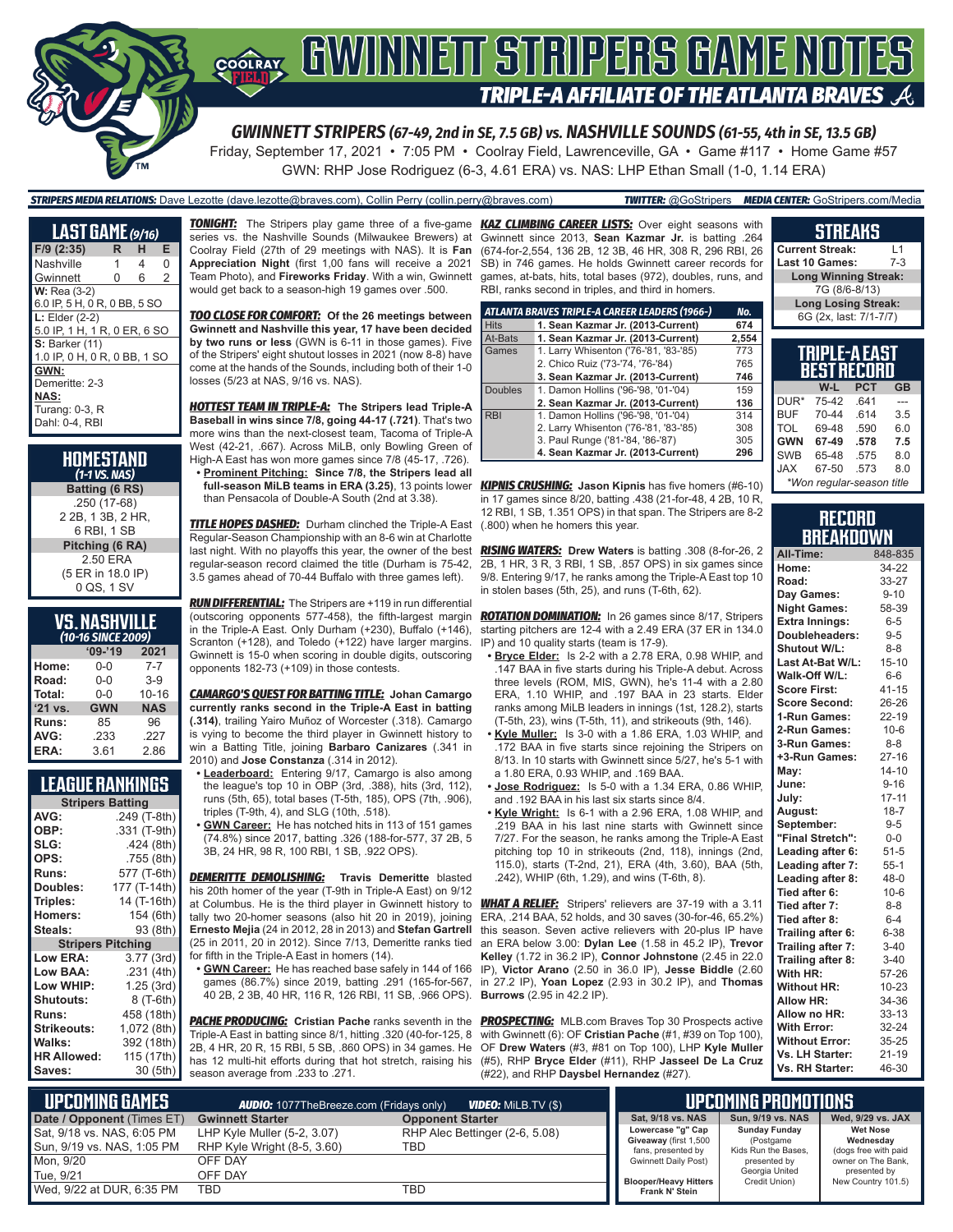

#### *FRIDAY, SEPTEMBER 17, 2021 VS. NASHVILLE*

#### **MANAGER MATT TUIASOSOPO**

**Matt Tuiasosopo** is in his first season as Gwinnett manager and his third season as a coach in the Atlanta Braves organization in 2021. He was named the seventh manager in team history on 3/30/21. Tuiasosopo is both the youngest manager in team history (turned 35 on 5/10) and the first former Gwinnett player to manage the club (hit .221 with 19 HR, 73 RBI in 178 games from 2016-17).

Tuiasosopo made his managerial debut in 2019 with Class-A Rome, leading the club to a 65-74 record and earning Atlanta's Bobby Cox Award for minor league manager of the year. He was set to return to Rome in 2020, but was reassigned to the Braves Alternate Training Site at Coolray Field once the MiLB season was canceled.

| Tuiasosopo's Managerial Career | Games | W-L     | <b>PCT</b> | <b>Plavoffs</b> |
|--------------------------------|-------|---------|------------|-----------------|
| With Gwinnett (1 Season):      | 116   | 67-49   | .578       |                 |
| MiLB Career (2 Seasons):       | 255   | 132-123 | .518       |                 |

*All staff bios available in the 2021 Stripers Media Guide*

|                            | EJECTIONS (4)            |                         |
|----------------------------|--------------------------|-------------------------|
| Player/Coach               | Date/Inning              | <b>Umpire</b>           |
| <b>Ryan Goins</b>          | 5/25 vs. MEM, 7th Inning | <b>HP Clint Vondrak</b> |
| <b>MGR Matt Tuiasosopo</b> | 6/3 vs. JAX, 8th Inning  | <b>HP Alex Tosi</b>     |
| <b>Travis Snider</b>       | 7/30 at MEM, 8th Inning  | HP John Bacon           |
| <b>Ryan Casteel</b>        | 8/17 at LOU, 3rd Inning  | 1B Charlie Ramos        |

|                               |     |           | TEAM DÉFENSE (4TH IN TRIPLE-A EAST)    |                |            |                                                                |           |
|-------------------------------|-----|-----------|----------------------------------------|----------------|------------|----------------------------------------------------------------|-----------|
| <b>PCT</b>                    | G   | ТC        | PO.                                    | A              | Е          | <b>DP</b>                                                      | <b>TP</b> |
| .983                          | 116 | 4129      | 3007                                   | 1053           | 69         | 110                                                            |           |
| <b>Catchers</b>               |     | <b>SB</b> | $\mathsf{cs}$                          | <b>ATT</b>     | <b>PCT</b> | <b>PB</b>                                                      | $W-L$     |
| Casteel, Ryan                 |     | 4         | 0                                      | 4              | .000       | 1                                                              | $1 - 2$   |
| Contreras, William            |     | 21        | $\overline{2}$                         | 23             | .087       | 5                                                              | $23-6$    |
| d'Arnaud. Travis              |     | 2         | $\overline{2}$                         | $\overline{4}$ | .500       | U                                                              | $5 - 1$   |
| Jackson, Alex                 |     | 10        | 4                                      | 14             | .286       |                                                                | $11 - 12$ |
| Lucroy, Jonathan              |     | 18        | 5                                      | 23             | .217       |                                                                | $8 - 15$  |
| Martinez, Carlos              |     | 3         | $\Omega$                               | 3              | .000       |                                                                | $2 - 1$   |
| Morales, Jonathan             |     | 14        | 6                                      | 20             | .300       | 2                                                              | $17 - 12$ |
| Total:                        |     | 72        | 19                                     | 91             | .209       | 11                                                             | 67-49     |
| <b>Outfield Assists (27):</b> |     |           | Almonte (1), Inciarte (1), Rosario (1) |                |            | Waters (11), Demeritte (5), Ervin (4), Pache (2), Sanchez (2), |           |
| Pitcher Pickoffs (5):         |     |           | Kingham (2), Muller (2), Y. Lopez (1)  |                |            |                                                                |           |
| <b>Catcher Pickoffs (3):</b>  |     |           | Casteel (1), Jackson (1), Morales (1)  |                |            |                                                                |           |

# **STARTS**

|     | <b>By Batting Order</b>                                                                                                                                                                                              |
|-----|----------------------------------------------------------------------------------------------------------------------------------------------------------------------------------------------------------------------|
| 1:  | Waters (79), Pache (22), Inciarte (6), Arcia (5), Almonte (1), Ervin (1), Gore (1),<br>Sanchez (1)                                                                                                                   |
| 2:  | Pache (40), Kipnis (24), Arcia (18), Rosario (11), Goins (9), Demeritte (4), Waters (3),<br>Sanchez (2), Almonte (1), Camargo (1), Ervin (1), Gore (1), Heredia (1)                                                  |
| 3:  | Arcia (49), Camargo (38), Kipnis (11), d'Arnaud (6), Demeritte (4), Jackson (3),<br>Lucroy (3), Contreras (2)                                                                                                        |
| 4:  | Camargo (53), Demeritte (20), Jackson (17), Contreras (6), Kipnis (6), Lucroy (5),<br>Almonte (3), Casteel (3), Rosario (2), Kazmar Jr. (1)                                                                          |
| 5:  | Contreras (29), Kazmar Jr. (13), Lucroy (13), Demeritte (12), Goins (11), Kipnis (11),<br>Almonte (8), Jackson (8), Camargo (3), Casteel (2), Sanchez (2), Snider (2),<br>Franco (1), Ervin (1)                      |
| 6:  | Goins (27), Kazmar Jr. (16), Demeritte (13), Casteel (12), Ervin (9), Snider (8),<br>Pache (7), Sanchez (6), Lucroy (5), Waters (5), Almonte (4), Contreras (3), Jackson (1)                                         |
| 7:  | Ervin (22), Kazmar Jr. (21), Goins (18), Sanchez (17), Snider (13), Casteel (6),<br>Pache (6), Demeritte (5), Morales (4), Waters (3), Almonte (1)                                                                   |
| 8:  | Sanchez (34), Morales (20), Ervin (16), Kazmar Jr. (12), Snider (10), Goins (8),<br>Gore (7), Casteel (5), Unroe (2), Brugman (1), Martinez (1)                                                                      |
| 9:  | Starting Pitchers (68), Morales (14), Sanchez (13), Gore (6), Ervin (4), Snider (4),<br>Casteel (2), Kazmar Jr. (2), Martinez (2), Unroe (1)                                                                         |
|     | <b>By Position</b>                                                                                                                                                                                                   |
| C:  | Contreras (29), Morales (29), Jackson (23), Lucroy (23), d'Arnaud (6), Casteel (3),<br>Martinez (3)                                                                                                                  |
| 1B: | Camargo (55), Casteel (25), Snider (14), Kazmar Jr. (9), Morales (6), Lucroy (2),<br>Unroe (2), Demeritte (1), Franco (1), Goins (1)                                                                                 |
| 2B: | Kipnis (42), Sanchez (26), Goins (25), Kazmar Jr. (20), Arcia (1), Morales (1), Unroe (1)                                                                                                                            |
| 3B: | Camargo (37), Kazmar Jr. (33), Sanchez (27), Goins (14), Arcia (3), Morales (2)                                                                                                                                      |
| SS: | Arcia (63), Goins (33), Sanchez (18), Camargo (1), Kazmar Jr. (1)                                                                                                                                                    |
| LF: | Waters (39), Ervin (26), Gore (15), Almonte (9), Snider (7), Demeritte (6), Kipnis (5),<br>Arcia (4), Rosario (3), Heredia (1), Sanchez (1)                                                                          |
| CF: | Pache (68), Waters (31), Ervin (6), Rosario (6), Inciarte (5)                                                                                                                                                        |
| RF: | Demeritte (46), Ervin (21), Waters (20), Snider (11), Almonte (8), Pache (4),<br>Sanchez (3), Rosario (2), Camargo (1)                                                                                               |
| DH: | Contreras (11), Jackson (6), Demeritte (5), Kipnis (5), Snider (5), Pache (3), Casteel (2),<br>Kazmar Jr. (2), Rosario (2), Almonte (1), Arcia (1), Brugman (1), Camargo (1), Ervin (1),<br>Inciarte (1), Lucroy (1) |

|               | VS.2021 OPPONENTS                                                          |          |           |               |         |          |          |  |  |  |  |  |  |  |  |
|---------------|----------------------------------------------------------------------------|----------|-----------|---------------|---------|----------|----------|--|--|--|--|--|--|--|--|
|               | <b>Road</b><br><b>Total</b><br>Home<br><b>Total</b><br><b>Road</b><br>Home |          |           |               |         |          |          |  |  |  |  |  |  |  |  |
| <b>CLT</b>    | $5 - 1$                                                                    | $11 - 1$ | $16 - 2$  | COL           | ---     | $5 - 1$  | $5 - 1$  |  |  |  |  |  |  |  |  |
| <b>DUR</b>    | $4 - 2$                                                                    | 1-5      | $5 - 7$   | LOU           | $4 - 2$ | $5 - 1$  | $9 - 3$  |  |  |  |  |  |  |  |  |
| <b>JAX</b>    | $1 - 5$                                                                    | $- - -$  | $1 - 5$   | <b>MW DIV</b> | $4 - 2$ | $10 - 2$ | $14 - 4$ |  |  |  |  |  |  |  |  |
| <b>MEM</b>    | $8 - 4$                                                                    | $7-5$    | $15-9$    |               |         |          |          |  |  |  |  |  |  |  |  |
| <b>NAS</b>    | $7 - 7$                                                                    | $3-9$    | $10 - 16$ |               |         |          |          |  |  |  |  |  |  |  |  |
| <b>NOR</b>    | $5-1$                                                                      | $1 - 5$  | $6-6$     |               |         |          |          |  |  |  |  |  |  |  |  |
| <b>SE DIV</b> | $30 - 20$                                                                  | 23-25    | 53-45     |               |         |          |          |  |  |  |  |  |  |  |  |

#### **LAST AT-BAT WINS** *(15)*

The Stripers are 15-10 (.600) in games decided in the last at-bat in 2021.

| Date/Opponent        | <b>Score</b> | Game-Winning Play (*=Walk-Off)           |
|----------------------|--------------|------------------------------------------|
| 5/4 at Charlotte     | 10-9 (12th)  | Almonte scores on E4 (Reynolds)          |
| 5/9 at Charlotte     | 12-9 (10th)  | Camargo RBI single                       |
| 5/14 vs. Louisville  | $2-1$ (8th)  | Arcia solo HR                            |
| 5/16 vs. Louisville  | $5-4$ (9th)  | Arcia walk-off solo HR*                  |
| 5/25 vs. Memphis     | $2-1$ (9th)  | Kazmar walk-off single*                  |
| 6/9-G2 at Memphis    | $3-1$ (8th)  | Waters RBI single                        |
| 6/18 vs. Nashville   | 8-7 (10th)   | Arcia scores on E4 (Hiura on Lucroy FC)* |
| 6/30 at Durham       | $2-1$ (9th)  | Pache RBI single                         |
| 7/18 at Charlotte    | 13-12 (9th)  | Contreras RBI double                     |
| 8/1 at Memphis       | $4-2$ (9th)  | Ervin RBI single                         |
| 8/6 vs. Charlotte    | 4-3 (11th)   | Morales walk-off single*                 |
| 8/8-G1 vs. Charlotte | $4-3(7th)$   | d'Arnaud walk-off single*                |
| 8/11-G1 vs. Durham   | $4-3(7th)$   | Pache walk-off single*                   |
| 8/24 at Nashville    | $3-1$ (9th)  | Rosario solo HR                          |
| 8/25 at Nashville    | 5-4 (10th)   | Contreras RBI single                     |
|                      |              |                                          |

# **GWINNETT PLAYERS USED** *(60 IN 2021)*

Anderson, Ian Arano, Victor Biddle, Jesse Bradford, Chasen Burrows, Thomas Chavez, Jesse Davidson, Tucker De La Cruz, Jasseel *Edwards Jr., Carl* Elder, Bryce Flaa, Jay *Greene, Shane*  Hernandez, Daysbel *Horacek, Mitch* Johnstone, Connor *Jones, Nate* Kelley, Trevor Kingham, Nolan Lee, Dylan Lopez, Yoan Martin, Chris Minter, A.J. Muller, Kyle Newcomb, Sean *Roark, Tanner* Rodriguez, Jose Santana, Edgar *Tice,Ty* Toussaint, Touki Webb, Jacob Wilson, Brooks *Wilson, Bryse* Wright, Kyle Ynoa, Huascar

**Position (26)** *Almonte, Abraham* Arcia, Orlando *Brugman, Jaycob* Camargo, Johan Casteel, Ryan Contreras, William d'Arnaud, Travis Demeritte, Travis Ervin, Phillip Franco, Maikel Goins, Ryan Gore, Terrance Heredia, Guillermo *Inciarte, Ender Jackson, Alex* Kazmar Jr., Sean Kipnis, Jason

*Lucroy, Jonathan* Martinez, Carlos Morales, Jonathan Pache, Cristian Rosario, Eddie Sanchez, Yolmer *Snider, Travis* Unroe, Riley Waters, Drew

*Italics = Player no longer in Braves organization*

#### **BASS-LANTA**

OF Abraham Almonte RHP Ian Anderson INF/OF Orlando Arcia LHP Jesse Biddle INF Johan Camargo RHP Jesse Chavez C William Contreras C Travis d'Arnaud LHP Tucker Davidson RHP Carl Edwards Jr. RHP Jay Flaa

**31 players have played for both Gwinnett and Atlanta in 2021:** RHP Shane Greene OF Guillermo Heredia OF Ender Inciarte C Alex Jackson RHP Nate Jones INF Sean Kazmar Jr. C Jonathan Lucroy RHP Chris Martin LHP A.J. Minter LHP Kyle Muller (Debut) LHP Sean Newcomb

OF Cristian Pache OF Eddie Rosario RHP Edgar Santana RHP Ty Tice RHP Touki Toussaint RHP Jacob Webb RHP Bryse Wilson RHP Kyle Wright RHP Huascar Ynoa

#### **ATLANTA BRAVES REHAB ASSIGNMENTS** *(11 IN 2021)* **Player Injury (IL Date)**

RHP Chris Martin RT Shoulder Inflammation (4/7) 5/5-5/11<br>OF Ender Inciarte Strained LT Hamstring (4/17) 5/6-5/12 OF Ender Inciarte Strained LT Hamstring (4/17)<br>OF Guillermo Heredia RT Hamstring Inflammation (5) RT Hamstring Inflammation  $(5/1)$  5/14<br>Strained LT Hamstring  $(5/2)$  5/21-6/9, 6/30-7/20 C Alex Jackson Strained LT Hamstring (5/2) 5/21-6/9<br>CF Cristian Pache RT Hamstring Inflammation (5/14) 5/29-6/1 OF Cristian Pache RT Hamstring Inflammation (5/14) 5/29-6/1<br>RHP Touki Toussaint RT Shoulder Strain (3/26) 6/22-7/15 RT Shoulder Strain (3/26) C Travis d'Arnaud Torn LT Thumb Ligament (5/2) 7/30-8/10 RHP Ian Anderson RT Shoulder Inflammation (7/16) 8/5-8/28<br>RHP Huascar Ynoa Fractured RT Hand (5/17) 8/6-8/16 RHP Huascar Ynoa Fractured RT Hand (5/17) 8/6-8/16<br>OF Eddie Rosario RT Abdominal Strain (7/7) 8/10-8/26 RT Abdominal Strain (7/7) RHP Chris Martin **RT Elbow Inflammation (9/2)** 9/14-9/15

**- 2 -**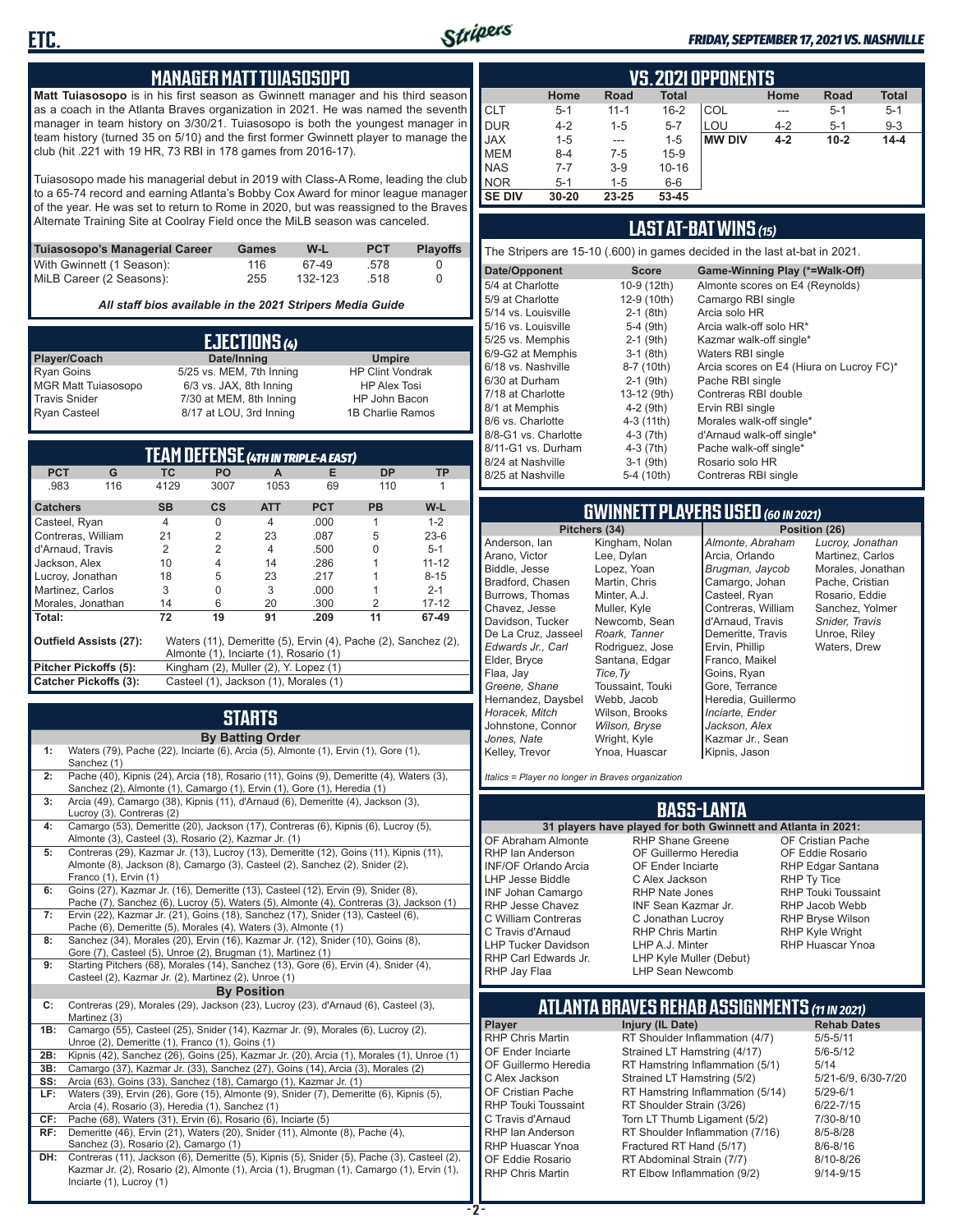### **STARTING PITCHER**



#### *FRIDAY, SEPTEMBER 17, 2021 VS. NASHVILLE*

# **53****JOSE RODRIGUEZ**

**B/T:** R/R **BORN:** 8/29/95 in Bolivar, Venezuela (Age 26)<br>**HT:** 6-2 **ACQUIRED:** Signed by the Atlanta Braves as ACQUIRED: Signed by the Atlanta Braves as a minor league free **WT:** 175 agent (4/21/21)

*TONIGHT'S START:* Rodriguez makes his 17th appearance (15th start) with Gwinnett in game three of a five-game series vs. Nashville ... Overall this year, he is 7-4 with a 3.86 ERA, 1.08 WHIP, and .230 BAA in 20 games (18 starts) between Gwinnett and Double-A Mississippi ... Career at the Triple-A level (Gwinnett and Salt Lake), he is 9-6 with a 5.29 ERA, 1.36 WHIP, and .265 BAA in 34 games (16 starts).

*HOT STRETCH:* Over his last six starts since 8/4, he is 5-0 with a 1.34 ERA (5 ER in 33.2 IP), 0.86 WHIP, and .192 BAA (23 H, 6 BB, 26 SO).

*HOME SWEET HOME:* Rodriguez makes his sixth home start with the Stripers tonight ... **He is 4-0 with a 0.00 ERA (2 R, 0 ER in 24.2 IP) in his five starts at Coolray Field** ... On the road, he is 2-3 with a 7.85 ERA (32 ER in 36.2 IP) in nine starts.

*2021 SEASON:* Signed by Atlanta as a minor league free agent on 4/21 ... Added to the Gwinnett roster on 5/13 ... Made his Stripers debut on 5/14 vs. Louisville (4.0 IP, 1 H, 1 HR, 1 BB, 3 SO, 46p/30s), pitching in relief ... Made his first start for the Stripers on 5/20 at Nashville (ND, 3.0 IP, 2 H, 0 R, 3 BB, 6 SO) ... Transferred to Double-A Mississippi on 5/29 and went 1-1 with a 1.61 ERA (4 ER in 22.1 IP) over four starts ... Rejoined Gwinnett on 6/22 ... Is 6-3 with a 4.94 ERA (32 ER in 58.1 IP), 1.23 WHIP, and .268 BAA in 13 starts since returning to Triple-A.

*2020 SEASON:* Invited to MLB Spring Training for the second straight season with the Los Angeles Angels ... Spent most of the year at the Angels' Alternate Training Site ... Recalled on 8/1 and pitched 1.2 innings (2 H, 0 R, 1 BB, 0 SO) in relief the next day vs. Houston ... DFA'd on 8/10 and outrighted back to the Alternate Training Site after just one outing (0-0, 0.00 ERA, .286 BAA) ... Elected free agency on 10/15.

*CAREER HIGHLIGHTS:* **2016:** Midwest League Midseason All-Star with Class-A Burlington (3-3, 3.36 ERA, 13 GS, 64.1 IP, 52 SO before All-Star break) ... **2017:** California League Midseason All-Star with Advanced-A Inland Empire 66ers (6-5, 4.70 ERA, 14 GS, 76.2 IP before All-Star break) ... **2019:** Made his MLB debut with the Los Angeles Angels (0-1, 2.75 ERA in 9G, 1 start) ... Also made his Triple-A debut with Salt Lake (3-3, 6.29 ERA in 18G, 2 starts).

|              | <b>RODRIGUEZ'S OVERALL STATS</b> |           |            |         |    |     |     |            |             |  |  |  |  |
|--------------|----------------------------------|-----------|------------|---------|----|-----|-----|------------|-------------|--|--|--|--|
| Year         | Team                             | W-L       | <b>ERA</b> | G/GS    | HR | ВB  | SΟ  | <b>BAA</b> | <b>WHIP</b> |  |  |  |  |
| 2021         | Mississippi (AA)                 | $1 - 1$   | 161        | 4/4     |    | 5   | 27  | .135       | 0.67        |  |  |  |  |
|              | Gwinnett (AAA)                   | $6-3$     | 4.61       | 16/14   | 12 | 16  | 56  | .258       | 1.22        |  |  |  |  |
| MiLB Career: |                                  | $40 - 43$ | 4.62       | 166/123 | 54 | 199 | 631 | .280       | 1.40        |  |  |  |  |
| MLB Career:  |                                  | $0 - 1$   | 2.53       | 10/1    | 5  | 12  | 13  | .238       | 1.45        |  |  |  |  |

|          | <b>RODRIGUEZ'S 2021 SPLITS (WITH GWINNETT)</b> |           |                     |
|----------|------------------------------------------------|-----------|---------------------|
| Home:    | 4-0, 0.61 ERA (7G)                             | Road:     | 2-3, 7.85 ERA (9G)  |
| Day:     | 0-1, 18.00 ERA (1G)                            | Night:    | 6-2, 4.20 ERA (15G) |
| Starter: | 6-3, 4.70 ERA (14G)                            | Reliever: | 0-0, 3.60 ERA (2G)  |
| Vs. LHB: | .267 BAA, 5 HR                                 | Vs. RHB:  | .250 BAA, 7 HR      |

|                                                                                      | <b>RODRIGUEZ VS. NASHVILLE</b> |      |  |  |      |  |              |  |  |    |  |  |  |  |  |
|--------------------------------------------------------------------------------------|--------------------------------|------|--|--|------|--|--------------|--|--|----|--|--|--|--|--|
| <b>HR</b><br><b>BB</b><br>W-L<br>ER<br><b>SO</b><br><b>ERA</b><br>н<br>GS<br>ΙP<br>G |                                |      |  |  |      |  |              |  |  |    |  |  |  |  |  |
| 2019 w/SL:                                                                           | $0-0$                          | 0.00 |  |  | 2.0  |  |              |  |  |    |  |  |  |  |  |
| 2021 w/GWN:                                                                          | $0 - 0$                        | 0.00 |  |  | 14.0 |  |              |  |  | 15 |  |  |  |  |  |
| Career:                                                                              | $0 - 0$                        | 0.00 |  |  | 16.0 |  | $\mathbf{U}$ |  |  |    |  |  |  |  |  |

|             | <b>RODRIGUEZ'S HIGHS &amp; LOWS</b> |                                  |  |  |  |  |  |  |  |  |  |  |
|-------------|-------------------------------------|----------------------------------|--|--|--|--|--|--|--|--|--|--|
|             | <b>Season</b>                       | Career (MiLB and MLB)            |  |  |  |  |  |  |  |  |  |  |
| IP:         | 7.0 (8/28 at NAS)                   | 8.0 (9/2/17, IE at LAN)          |  |  |  |  |  |  |  |  |  |  |
| SO:<br>BB:  | 8 (2x, last: 6/17 vs. BIR)          | 13 (8/11/17, IE vs. RC)          |  |  |  |  |  |  |  |  |  |  |
|             | 3 (5/20 at NAS)                     | 5 (2x, last: 8/22/17, IE at LAN) |  |  |  |  |  |  |  |  |  |  |
| Iн.         | 10 (7/18 at CLT)                    | 13 (6/10/18, MOB vs. JXN)        |  |  |  |  |  |  |  |  |  |  |
| ER:         | 8 (6/23 at NOR)                     | 9 (2x, last: 8/22/17, IE at LAN) |  |  |  |  |  |  |  |  |  |  |
| Low-Hit CG: | None                                | None                             |  |  |  |  |  |  |  |  |  |  |
| Low-ER CG:  | None                                | None                             |  |  |  |  |  |  |  |  |  |  |

| <b>RODRIGUEZ AT THE PLATE</b>                                                    |         |    |  |  |  |  |  |  |  |   |  |  |  |
|----------------------------------------------------------------------------------|---------|----|--|--|--|--|--|--|--|---|--|--|--|
| <b>BB</b><br><b>SO</b><br>AVG.<br><b>RBI</b><br>3B<br><b>HR</b><br>2B<br>н<br>AВ |         |    |  |  |  |  |  |  |  |   |  |  |  |
| 2021 w/GWN:                                                                      | .100    | 10 |  |  |  |  |  |  |  | 5 |  |  |  |
| MiLB Career:                                                                     | 077     | 13 |  |  |  |  |  |  |  | 6 |  |  |  |
| <b>IMLB Career:</b>                                                              | $- - -$ |    |  |  |  |  |  |  |  |   |  |  |  |

|            | RODRIGUEZ'S 2021 STARTS (ALL LEVELS) |               |     |                |   |           |           |           |           |           |                          |              |                                                   |
|------------|--------------------------------------|---------------|-----|----------------|---|-----------|-----------|-----------|-----------|-----------|--------------------------|--------------|---------------------------------------------------|
| Team       | Date/Opp.                            | <b>Result</b> | IP  | н              | R | <b>ER</b> | <b>HR</b> | <b>BB</b> | <b>SO</b> | NP-S      | Opp. Starter             | <b>Final</b> | <b>Notes</b>                                      |
| GWN        | $5/20$ at NAS                        | <b>ND</b>     | 3.0 | 2              | 0 | 0         |           | 3         | 6         | 56-36     | Eric Lauer               | L. 1-3       | First career start for Gwinnett.                  |
| <b>MIS</b> | 5/30 vs. MTG                         | <b>ND</b>     | 5.0 | 2              | 0 | 0         |           | 2         | 5         | 69-49     | <b>Tobias Mvers</b>      | W. 2-1       | Left with 1-0 lead, MIS won in 10 innings.        |
| <b>MIS</b> | 6/5 at PNS                           | L. 0-1        | 5.2 | 4              | 3 | 3         |           |           | 6         | 79-54     | Max Mever                | L. 1-4       | Three of four hits allowed went for extra bases.  |
| <b>MIS</b> | $6/11$ at BLX                        | <b>ND</b>     | 6.0 |                |   | 0         |           |           | 8         | 86-61     | Jesus Castillo           | L, 3-4       | Run scored on passed ball, double play.           |
| <b>MIS</b> | 6/17 vs. BIR                         | W, 1-1        | 5.2 | 3              |   |           |           |           | 8         | 84-60     | <b>Blake Battenfield</b> | W. 7-1       | First win since 8/1/19 with Salt Lake vs. OKC.    |
| <b>GWN</b> | 6/23 at NOR                          | L. 0-1        | 0.2 |                | 8 | 8         |           |           | 0         | $37 - 22$ | <b>Spenser Watkins</b>   | L. 3-9       | Nearly tied his most career ER allowed (9).       |
| GWN        | 6/27 at NOR                          | L. 0-2        | 2.0 | 4              | 4 | 4         |           | 2         | 2         | 52-29     | Kevin Smith              | L, 2-4       | Allowed 3-run homer to Seth Mejias-Brean.         |
| <b>GWN</b> | 7/3 at DUR                           | <b>ND</b>     | 4.0 | 5              | 2 | 2         |           | 0         | 4         | 63-41     | Shane Baz                | L. 5-6       | Stripers trailed 2-1 when he exited.              |
| <b>GWN</b> | 7/10 vs. NAS                         | <b>ND</b>     | 4.0 |                | 0 | 0         | $\Omega$  | 0         | 5         | 53-36     | Thomas Jankins           | W. 8-4       | Faced the minimum through 4.0 innings.            |
| GWN        | 7/18 at CLT                          | <b>ND</b>     | 5.0 | 10             | 8 | 6         | 3         |           | 2         | 67-44     | <b>Tanner Banks</b>      | W. 13-12     | Stripers trailed 8-3 when he exited.              |
| <b>GWN</b> | 7/23 vs. NOR                         | W. 1-2        | 5.0 |                | 0 | $\Omega$  |           | 2         | 5         | 78-50     | Mickey Jannis            | W, 17-8      | First win as a starter in Triple-A.               |
| <b>GWN</b> | 7/29 at MEM                          | L. 1-3        | 4.0 | 9              |   |           | 2         | 0         | 2         | 52-39     | Miles Mikolas            | $L.6 - 7$    | Allowed 2-run HR in 1st, 3-run HR in 4th.         |
| GWN        | 8/4 vs. CLT                          | W. 2-3        | 5.0 | $\overline{2}$ | 0 | O         | 0         | 0         | 4         | 61-45     | Mike Wright Jr.          | W. 4-1       | Second-straight home start with 0 R and 5.0 IP.   |
| <b>GWN</b> | 8/12 vs. DUR                         | W. 3-3        | 5.2 | 3              | 0 | 0         |           |           | 5         | 78-48     | Tobias Mvers             | W. 3-0       | Fourth home start with 0 runs (19.2 IP) with GWN. |
| <b>GWN</b> | 8/21 at LOU                          | W. 4-3        | 6.0 | 6              | 4 | 4         |           | 2         | 3         | 90-62     | <b>Reiver Sanmartin</b>  | W, 10-4      | First Triple-A road win this season (7th start).  |
| GWN        | 8/28 at NAS                          | <b>ND</b>     | 7.0 | 3              | 0 | O         |           |           | 4         | 85-56     | <b>Ethan Small</b>       | $L, 1-2$     | Dustin Peterson hit walk-off HR in 9th for NAS.   |
| <b>GWN</b> | 9/4 vs. MEM                          | W. 5-3        | 5.0 | 5              | 2 | $\Omega$  |           | 0         | 6         | 92-68     | <b>Connor Thomas</b>     | W. 5-2       | Still no ER allowed in home starts (24.2 IP).     |
| <b>GWN</b> | 9/10 at COL                          | W, 6-3        | 5.0 | 4              |   |           | $\Omega$  | 2         | 4         | 71-47     | <b>Heath Fillmver</b>    | W. 6-3       | Is 2-0 with 2.50 ERA in last three road starts.   |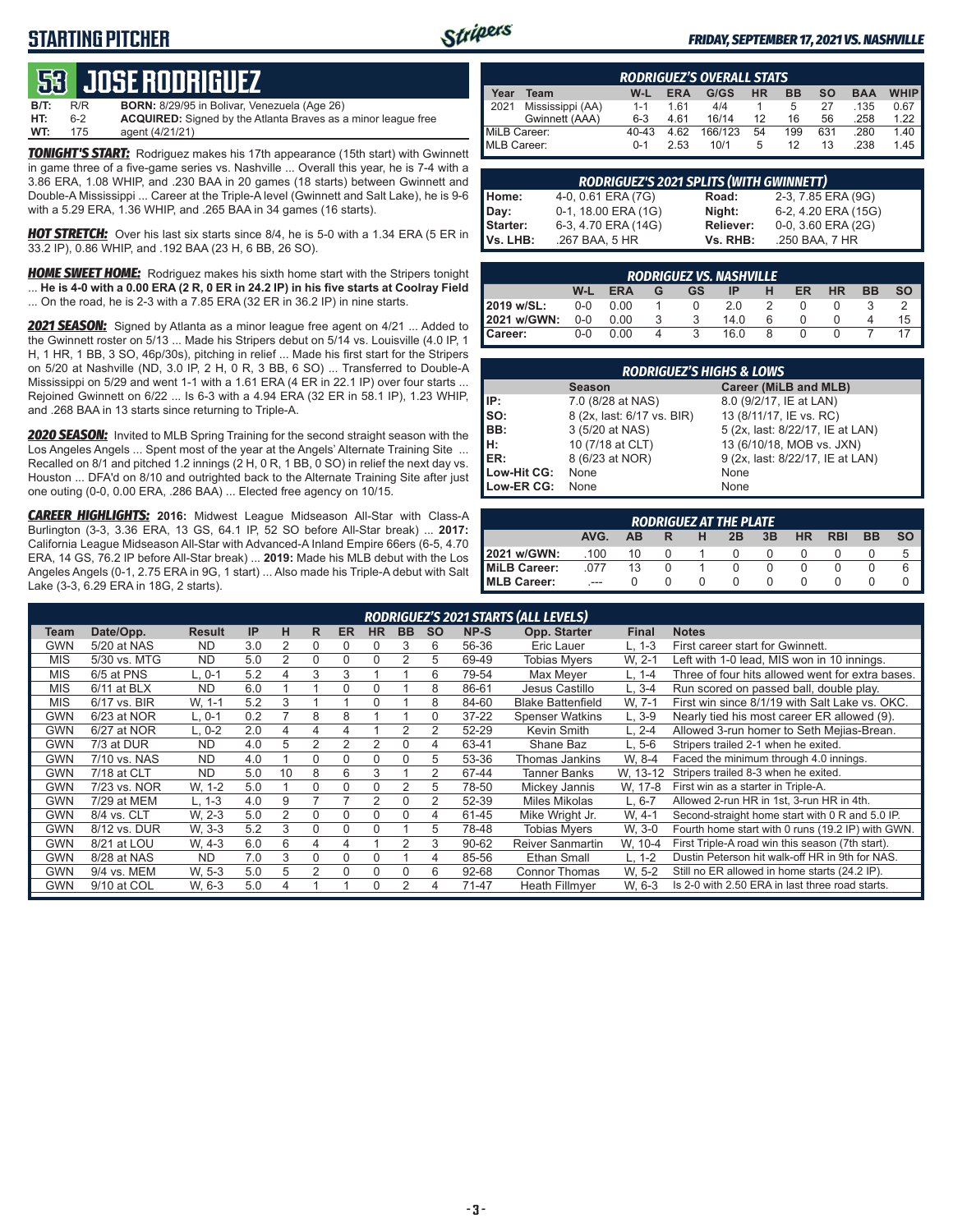### **PITCHING STAFF**



#### *FRIDAY, SEPTEMBER 17, 2021 VS. NASHVILLE*

|                                                                                     | <b>STRIPERS PITCHING BREAKDOWN</b>                                               |      |        |     |     |     |     |      |                       |  |  |  |  |  |
|-------------------------------------------------------------------------------------|----------------------------------------------------------------------------------|------|--------|-----|-----|-----|-----|------|-----------------------|--|--|--|--|--|
|                                                                                     | <b>BAA</b><br><b>SO</b><br><b>BB</b><br>W-L<br>HR<br><b>ERA</b><br>ER<br>IP<br>R |      |        |     |     |     |     |      |                       |  |  |  |  |  |
| Starters:                                                                           | 30-30                                                                            | 4.40 | 513.1  | 270 | 251 | 64  | 199 | 504  | .247                  |  |  |  |  |  |
| Relievers:                                                                          | 37-19                                                                            | 3.11 | 489.0  | 188 | 169 | 51  | 193 | 568  | $.214$ $\blacksquare$ |  |  |  |  |  |
| <b>I</b> Total:                                                                     | 67-49                                                                            | 3.77 | 1002.1 | 458 | 420 | 115 | 392 | 1072 | .231 I                |  |  |  |  |  |
| <b>Saves/Opp:</b> 30/46 (65.2%) <b>Holds:</b> 52<br><b>IR/Scored: 85/27 (31.8%)</b> |                                                                                  |      |        |     |     |     |     |      |                       |  |  |  |  |  |

|            | <b>PITCHING BY MONTH</b>                                                                |      |       |     |     |    |     |     |                       |  |  |  |  |  |
|------------|-----------------------------------------------------------------------------------------|------|-------|-----|-----|----|-----|-----|-----------------------|--|--|--|--|--|
|            | <b>BAA</b><br><b>SO</b><br><b>HR</b><br><b>BB</b><br>W-L<br><b>ERA</b><br>ER<br>IP<br>R |      |       |     |     |    |     |     |                       |  |  |  |  |  |
| May:       | $14 - 10$                                                                               | 3.50 | 211.0 | 90  | 82  | 28 | 65  | 240 | $.222$ $\blacksquare$ |  |  |  |  |  |
| June:      | $9 - 16$                                                                                | 4.55 | 213.2 | 115 | 108 | 26 | 94  | 223 | $.263$ $\blacksquare$ |  |  |  |  |  |
| July:      | $17 - 11$                                                                               | 4.50 | 242.0 | 131 | 121 | 37 | 100 | 261 | .240                  |  |  |  |  |  |
| August:    | $18 - 7$                                                                                | 2.99 | 216.2 | 81  | 72  | 15 | 90  | 223 | .214 I                |  |  |  |  |  |
| September: | $9 - 5$                                                                                 | 2.80 | 119.0 | 41  | 37  | 9  | 43  | 125 | .202                  |  |  |  |  |  |

|                     |           |            |           |          |          | STRIPERS STARTING PITCHERS (14 IN 2021) |                            |                                                    |
|---------------------|-----------|------------|-----------|----------|----------|-----------------------------------------|----------------------------|----------------------------------------------------|
| <b>Pitcher</b>      | $W-L$     | <b>ERA</b> | <b>GS</b> | QS       |          | <b>Team W-L Run Support</b>             | <b>Last Gwinnett Start</b> | <b>Final Line</b>                                  |
| Anderson, lan       | $0 - 0$   | 3.68       | 4         | 0        | $3 - 1$  | 1.75 RPG (7 Tot.)                       | 8/24 at NAS (ND)           | 5.0 IP, 3 H, 1 R, 1 ER, 2 BB, 9 SO (90p/54s)       |
| Burrows, Thomas     | $0 - 0$   | 0.00       |           | $\Omega$ | $1 - 0$  | $0.00$ RPG $(0$ Tot.)                   | 7/21-G1 vs. NOR (ND)       | 1.0 IP, 0 H, 1 R, 0 ER, 3 BB, 2 SO (32p/13s)       |
| Davidson, Tucker    | $2 - 1$   | 0.90       | 3         | 3        | $2 - 1$  | 5.33 RPG (16 Tot.)                      | 5/23 at NAS (L)            | 6.0 IP, 1 H, 1 R, 1 ER, 1 BB, 9 SO, 1 HR (82p/51s) |
| De La Cruz. Jasseel | $0 - 3$   | 7.02       | 15        | $\Omega$ | $8 - 7$  | 2.27 RPG (34 Tot.)                      | 8/14 vs. DUR (L)           | 0.0 IP, 3 H, 3 R, 3 ER, 1 BB, 0 SO, 1 WP (19p/10s) |
| Elder, Bryce        | $2 - 2$   | 2.28       | 5         | 2        | $3 - 2$  | 1.80 RPG (9 Tot.)                       | 9/16 vs. NAS (L)           | 5.0 IP, 1 H, 1 R, 0 ER, 4 BB, 6 SO, 1 WP (78p/48s) |
| Johnstone, Connor   | $1 - 7$   | 6.45       | 15        | $\Omega$ | $4 - 11$ | 1.67 RPG (25 Tot.)                      | 9/11 at COL (L)            | 4.0 IP, 6 H, 3 R, 3 ER, 0 BB, 2 SO, 2 HR (62p/42s) |
| Kingham, Nolan      | $0 - 4$   | 8.89       | 6         | $\Omega$ | $2 - 4$  | 1.33 RPG (8 Tot.)                       | 8/15 vs. DUR (L)           | 5.0 IP, 9 H, 6 R, 6 ER, 2 BB, 3 SO, 1 HR (93p/56s) |
| Muller, Kyle        | $5 - 2$   | 3.07       | 14        | 6        | $12 - 2$ | 4.21 RPG (59 Tot.)                      | 9/12 at COL (W)            | 6.0 IP, 3 H, 2 R, 2 ER, 3 BB, 5 SO, 2 WP (83p/51s) |
| Roark, Tanner       | $0-0$     | 0.00       | 3         | $\Omega$ | $2 - 1$  | 2.67 RPG (8 Tot.)                       | 8/22 at LOU (ND)           | 2.0 IP, 2 H, 0 R, 2 BB, 1 SO, 1 WP (32p/17s)       |
| Rodriguez, Jose     | $6 - 3$   | 4.70       | 14        |          | $8 - 6$  | 3.00 RPG (42 Tot.)                      | 9/10 at COL (W)            | 5.0 IP, 4 H, 1 R, 1 ER, 2 BB, 4 SO, 1 HB (71p/47s) |
| Toussaint. Touki    | $2 - 1$   | 4.32       | $\Delta$  | 2        | $2 - 2$  | 3.50 RPG (14 Tot.)                      | 7/13 at CLT (W)            | 6.0 IP, 3 H, 2 R, 2 ER, 3 BB, 7 SO, 1 HR (89p/54s) |
| Wilson, Bryse       | $4 - 2$   | 4.47       | 9         | 3        | $6 - 3$  | 3.00 RPG (27 Tot.)                      | 7/7 vs. NAS (ND)           | 5.0 IP, 8 H, 5 R, 5 ER, 2 BB, 2 SO, 2 HR (81p/50s) |
| Wright, Kyle        | $8 - 5$   | 3.60       | 21        | 8        | $12-9$   | 2.67 RPG (56 Tot.)                      | 9/14 vs. NAS (W)           | 6.0 IP, 5 H, 4 R, 4 ER, 2 BB, 6 SO, 1 HB (93p/59s) |
| Ynoa, Huascar       | $0-0$     | 4.32       | 2         | $\Omega$ | $2 - 0$  | 2.50 RPG (5 Tot.)                       | 8/11-G2 vs. DUR (ND)       | 4.2 IP, 4 H, 3 R, 3 ER, 4 BB, 7 SO, 1 WP (83p/51s) |
| Total:              | $30 - 30$ | 4.40       | 116       | 25       | 67-49    | 2.67 RPG (310 Tot.)                     |                            |                                                    |

|                     |         |            |    |           |                          |                   |              |                    | <b>RELIEF SUMMARY (CURRENT STRIPERS ONLY, GWINNETT STATS ONLY)</b> |                         |
|---------------------|---------|------------|----|-----------|--------------------------|-------------------|--------------|--------------------|--------------------------------------------------------------------|-------------------------|
| <b>Pitcher</b>      | W-L     | <b>ERA</b> | G  | <b>GF</b> |                          | <b>HLD SV/OPP</b> | <b>IR/RS</b> | <b>Last Outing</b> | <b>Last Final Line</b>                                             | <b>Scoreless Streak</b> |
| Arano, Victor       | $1 - 2$ | 2.50       | 32 | 8         | 6                        | 2/4               | 6/1          | 9/14 vs. NAS       | Hold, 1.0 IP, 0 H, 0 R, 0 BB, 2 SO (16p/10s)                       | 4G (4.2 IP)             |
| Biddle, Jesse (L)   | $1 - 1$ | 2.60       | 28 | 3         | 8                        | 1/2               | 9/3          | 9/10 at COL        | Hold, 0.1 IP, 0 H, 1 R, 1 ER, 2 BB, 0 SO, 1 HB (24p/10s)           | -1G                     |
| Bradford, Chasen    | $4 - 0$ | 3.59       | 33 |           | 6                        | 0/1               | 4/4          | 9/11 at COL        | 1.0 IP, 1 H, 0 R, 1 BB, 0 SO (19p/11s)                             | 6G (8.1 IP)             |
| Burrows. Thomas (L) | $3-1$   | 2.95       | 31 |           | 4                        | 0/1               | 18/6         | 9/12 at COL        | 2.0 IP, 0 H, 0 R, 1 BB, 2 SO (27p/16s)                             | 2G (3.0 IP)             |
| De La Cruz. Jasseel | $1 - 0$ | 1.93       |    |           |                          | 0/0               | 0/0          | 7/10 vs. NAS       | 3.0 IP, 0 H, 0 R, 3 BB, 3 SO (49p/28s)                             | 2G (4.0 IP)             |
| Flaa, Jay           | $1 - 2$ | 5.76       | 27 | 6         |                          | 1/1               | 2/0          | 9/11 at COL        | 3.0 IP. 0 H. 0 R. 1 BB. 3 SO (33p/20s)                             | 1G (3.0 IP)             |
| Hernandez, Daysbel  | $0 - 1$ | 7.94       | 6  |           |                          | 0/1               | 3/0          | 9/16 vs. NAS       | 1.0 IP, 1 H, 0 R, 0 BB, 2 SO (16p/11s)                             | 2G (2.2 IP)             |
| Johnstone, Connor   | $2 - 0$ | 2.45       | 15 |           |                          | 0/0               | 12/5         | 8/22 at LOU        | $0.1$ IP, 0 H, 0 R, 0 BB, 0 SO (3p/2s)                             | 1G (0.1 IP)             |
| Kelley, Trevor      | $2 - 3$ | 1.72       | 33 |           |                          | 2/4               | 12/2         | 9/16 vs. NAS       | 1.0 IP, 1 H, 0 R, 1 BB, 1 SO (20p/15s)                             | 1G (1.0 IP)             |
| Lee, Dylan (L)      | $5-1$   | 1.58       | 34 |           | 6                        | 1/2               | 6/0          | 9/16 vs. NAS       | 1.0 IP, 0 H, 0 R, 0 BB, 1 SO (9p/6s)                               | 2G (2.0 IP)             |
| Lopez, Yoan         | $3-2$   | 2.93       | 30 | 11        | 5                        | 2/4               | 4/2          | 9/16 vs. NAS       | 1.0 IP, 1 H, 0 R, 0 BB, 1 SO, 1 BK (21p/15s)                       | 6G (6.0 IP)             |
| Rodriguez, Jose     | $0 - 0$ | 3.60       |    |           |                          | 0/0               | 0/0          | 5/26 vs. MEM       | 1.0 IP, 2 H, 1 R, 1 ER, 0 BB, 1 SO, 1 HR (13p/10s)                 | $-2G$                   |
| Wilson, Brooks      | $0 - 0$ | 9.00       |    |           | $\overline{\phantom{a}}$ | 1/1               | 0/0          | 9/14 vs. NAS       | Save, 1.0 IP, 1 H, 1 R, 1 ER, 1 BB, 1 SO (24p/15s)                 | $-1G$                   |

# **54 VICTOR ARANO** *- RHP - 26 YRS - COSAMALOAPAN, MEXICO*

- **• 2021 with GWN: Is 1-1 with 0.93 ERA (2 ER in 19.1 IP), 1 SV, and .115 BAA (7 H, 7 BB, 26 SO) in 16G since 7/15** ... **5/14 vs. LOU:** Earned GWN's first save of 2021 (1.0 IP, 1 H in 2-1 win) ... **8/1 at MEM:** Earned first win (2.0 IP, 2 H, 0 R, 1 SO in 4-2 win).
- **• 2021 with ATL:** Recalled on 5/8, but did not pitch ... Optioned on 5/10 ... DFA'd and outrighted to Gwinnett on 6/6.
- **• 2020:** Was a member of Philadelphia's 60-man player pool, but spent the entire year at the Alternate Site in Lehigh Valley ... DFA'd by the Phillies on 1/18.
- **• 2019:** Limited to just 6G with Triple-A Lehigh Valley (2-0, 0.00 ERA in 3G) and Philadelphia (1-0, 3.86 ERA in 3G) ... Was on injured list from 4/20-end of season (right elbow inflammation).
- **• Acquired:** Claimed off waivers from Philadelphia (1/22/21) ... Originally signed by the Los Angeles Dodgers as a non-drafted free agent (4/4/13).
- **• MLB Career:** 3-2, 2.65 ERA, .224 BAA, 3 SV in 73G with Philadelphia (2017-19).

### **48 JESSE BIDDLE** *- LHP - 29 YRS - PHILADELPHIA, PA*

- **• 2021 with GWN: 6/23-8/21:** Went 0-0 with 0.60 ERA (1 ER in 15.0 IP) and .236 BAA (13 H, 9 BB, 29 SO) in 15G ... **9/1 vs. MEM:** Earned first win (1.0 IP, 1 H, 0 R, 0 BB, 2 SO in 3-2 victory) ... **9/3 vs. MEM:** Earned first save (2.0 IP, 3 H, 1 ER, 1 BB, 1 SO in 5-3 win).
- **• GWN Career:** 2-1, 2.08 ERA (9 ER in 39.0 IP), 2 SV (2-for-4) in 35G since 2018. **• 2021 with ATL:** Had his contract selected on 4/17, pitched in 8G with the Braves
- (0-0, 8.44 ERA, 10 ER in 10.2 IP) ... DFA'd on 5/17, outrighted to Gwinnett on 5/19. **• Spring Training:** 0-0, 3.00 ERA, .257 BAA, 2 SV in 9G with Cincinnati ... Released on 3/26 after re-signing as MiLB FA on 12/11/20.
- **• 2020:** Opened the year at Cincinnati's Alternate Training Site ... Contract selected on 8/25 (0-0, 0.00 ERA, 0 ER in 0.2 IP in 1G) ... Placed on 10-day injured list on 8/29 (left shoulder impingement) and missed the remainder of the year.
- **• Acquired:** MiLB FA (4/2/21) ... Originally Philadelphia's 1st-round pick (27th overall) in 2010 out of Germantown Friends High School (Philadelphia, PA).
- **• MLB Career:** 6-2, 5.07 ERA, .261 BAA, 1 SV in 99G with ATL (2018-19, 2021), SEA (2019), TEX (2019), CIN (2020).

### **28 CHASEN BRADFORD** *- RHP - 32 YRS - LAS VEGAS, NV*

- **• 2021 with GWN: In 6G since 8/20, has a 0.00 ERA (0 ER in 8.1 IP) despite a .324 BAA (11 H, 2 BB, 7 SO)** ... All 4 of his wins (4-0) have been 2.0-IP outings: 5/15 vs. LOU (1 H, 0 R, 2 SO), 6/16 vs. NAS (3 H, 1 ER, 3 SO), 6/24 at NOR (0 H, 0 R, 1 BB, 3 SO), and 7/31 at MEM (2.0 IP, 1 H, 1 ER, 1 SO) ... **5/7-6/13:** Posted team-best 16.0-IP scoreless streak over 10G (6 H, 3 BB, 12 SO).
- **• 2020:** Re-signed by Seattle to an MiLB deal on 1/15, but was not included on the Mariners' 60-man player pool ... Did not play.
- **• 2019:** Split time between Seattle (0-0, 4.86 ERA, 1 SV in 12G) and Triple-A Tacoma (0-0, 6.75 ERA, 1 SV in 5G).
- **• Acquired:** MiLB FA (3/15/21) ... Originally the New York Mets' 35th round pick in 2011 out of the University of Central Florida.
- **• MLB Career:** 7-0, 3.89 ERA, .253 BAA, 1 SV in 86G with NYM, SEA (2017-19).

### **49 THOMAS BURROWS** *- LHP - 27 YRS - FLORENCE, AL*

- **• 2021 with GWN: 6/20-8/17:** Went 2-0 with a 0.84 ERA (2 ER in 21.1 IP), 1.17 WHIP, and .139 BAA (10 H, 15 BB, 31 SO) in 16G (1 start) ... **7/21-G2 vs. NOR:** Made the first start of his pro career (ND, 1.0 IP, 0 H, 1 R, 0 ER, 3 BB, 2 SO) .. **8/17 at LOU:** Improved to 3-0 (1.2 IP, 1 H, 0 R, 1 BB, 1 SO) in 4-2 win.
- **• GWN Career:** 4-2, 3.82 ERA, .201 BAA, 6 SV (6-for-8) in 58G (1 start) since 2019.
- **• 2020:** Was an NRI to Spring Training, but not included on 60-man player pool.
- **• 2019:** Went 2-4 with a 4.42 ERA, .221 BAA, and 7 saves (7-for-9) in 43G between Double-A Mississippi and Gwinnett ... Stranded 16 of 17 inherited runners with the Stripers (94.1%) ... Won Atlanta's Bill Lucas Award for community service.
- **• Acquired:** Via trade with Seattle (1/11/17) ... Originally the Mariners' 4th-round pick in 2016 out of the University of Alabama.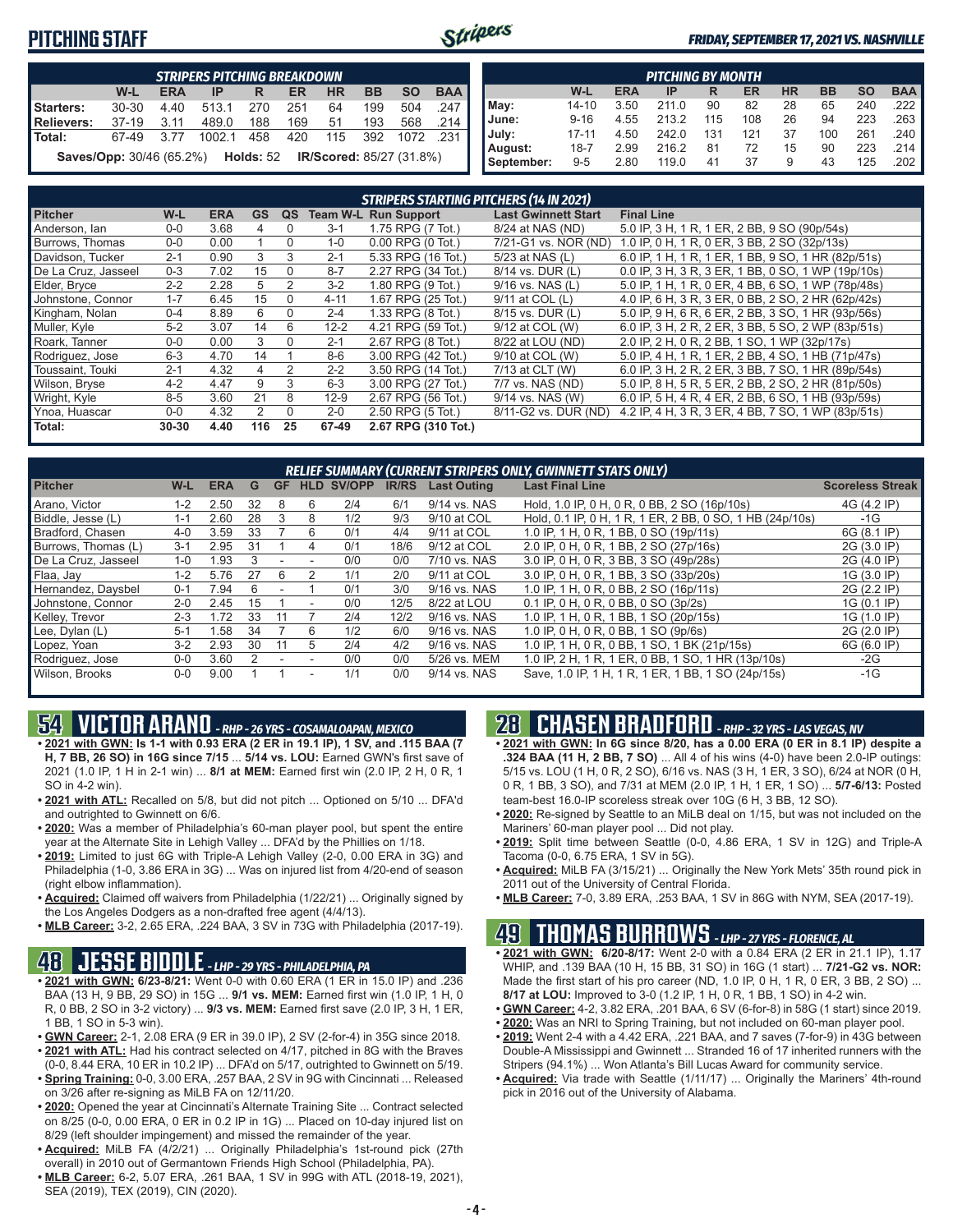#### **60 JASSEEL DE LA CRUZ** *- RHP - 24 YRS - HATO MAYOR, D.R.* **• Prospecting:** #22 (Braves Top 30).

- **• 2021 with GWN:** Has pitched as a starter (0-3, 7.02 ERA, .284 BAA in 15G) and reliever (1-0, 1.93 ERA, .133 BAA in 3G) during his Triple-A debut ... **5/11-5/19:** Posted an 8.0-IP scoreless streak (2 H, 0 BB, 9 SO) over 3G (2 starts) ... **6/1 vs. JAX:** Had his best start of the year in a no-decision (5.0 IP, 3 H, 1 R, 1 ER, 3 BB, 6 SO) ... **7/10 vs. NAS:** Earned his first career Triple-A win in relief (3.0 IP, 0 H, 0 R, 3 BB, 3 SO in 8-4 victory) ... **8/16-9/15:** Was on the Injured List.
- **• 2021 with ATL:** Recalled on 5/8, but did not make his MLB debut before being optioned back to Gwinnett on 5/10.
- **• Spring Training:** 0-0, 27.00 ERA, .500 BAA, 1 SV in 3G with Atlanta.
- **• 2020:** Was on Atlanta's 60-man player pool, spent most of the year at the Alternate Training Site at Coolray Field ... Recalled by the Braves for the first time in his career on 9/15, but did not make his MLB debut (optioned on 9/16).
- **• 2019:** Went 7-9 with a 3.25 ERA and .212 BAA in 25 games (24 starts) across three levels (ROM, FLA, MIS) ... Named the Florida State League Pitcher of the Week on 5/19 after tossing the first no-hitter in Advanced-A Florida FireFrogs history on 5/18 vs. Jupiter (9.0 IP, 2 BB, 4 SO, 89 pitches in 12-0 win).
- **• Acquired:** NDFA (6/1/15) out of Hato Mayor, Dominican Republic.

#### **45 JAY FLAA** *- RHP - 29 YRS - BISMARCK, ND*

- **• 2021 with GWN: 5/13-6/24:** Did not allow an ER over his first 10G (1 R in 11.0 IP, 7 H, 9 BB, 15 SO, .171 BAA) ... **7/18 at CLT:** Earned his first save with GWN, tossing 1.0 IP (1 H, 1 ER, 0 BB, 2 SO) in a come-from-behind 13-12 victory ... **8/3 vs. CLT:** Earned first win with GWN (1.0 IP, 1 H, 0 R, 1 BB, 1 SO in 4-2 win).
- **• 2021 with ATL:** From 5/23-5/30, went 0-0 with a 27.00 ERA (4 ER in 1.1 IP) in 1G ... Outrighted to Gwinnett on 7/13.
- **• 2021 with BAL:** Selected by Baltimore on 4/26 and made his MLB debut on 4/27 vs. the NY Yankees (1.1 IP, 2 BB, 1 SO, struck out Aaron Judge) ... Optioned on 4/28, appeared in 1G with Triple-A Norfolk (0-0, 16.20) ... DFA'd on 5/8.
- **• Spring Training:** 0-0, 3.38 ERA, .200 BAA, 0 SV in 3G with Baltimore.
- **• 2020:** Was not on Baltimore's 60-man player pool, did not play.
- **• 2019:** Went 2-5 with a 4.69 ERA, .256 BAA, and 5 SV in 40G (3 starts) between Double-A Bowie and Norfolk (2-3, 5.24 ERA, 4 SV in 29G during Triple-A debut).
- **• Acquired:** Claimed off waivers from Baltimore (5/11/21) ... Originally the Orioles' 6th-round pick in 2015 out of North Dakota State University (Fargo, ND).
- **• MLB Career:** 0-0, 13.50 ERA, .300 BAA in 2G with Baltimore, Atlanta (2021).

### **36 DAYSBEL HERNANDEZ** *- RHP - 25 YRS - SANDINO, CUBA*

- **• MLB.com Prospect Ranks:** #27 (Braves Top 30).
- **• 2021 with GWN:** Was part of Gwinnett's Opening Night roster and made his Triple-A debut, going 0-1 with a 9.64 ERA and .235 BAA in 5G from 5/5-5/21 ... Transferred to Double-A Mississippi on 5/25 ... Rejoined Gwinnett on 9/14.
- **• 2021 with MIS:** Went 3-1 with a 2.76 ERA, .200 BAA, and 3 SV (3-for-5) in 26G from 5/25-9/12 ... Over his final 16G from 7/1-9/12, posted a 1.33 ERA (3 ER in 20.1 IP) and .164 BAA ... **7/10 vs. PNS:** Tossed final 2.0 IP of combined no-hitter (Bryce Elder threw 7.0 hitless IP) in 6-0 victory.
- **• Spring Training:** 0-0, 9.00 ERA, .353 BAA, 0 SV in 6G with Atlanta.
- **• 2020:** Was not on the Braves' 60-man player pool ... Participated in Atlanta's Instructional League at Coolray Field in October.
- **• 2019:** Spent entire season with Advanced-A Florida, going 5-2 with a 1.71 ERA, .184 BAA, and 7 SV (7-for-10) in 35G ... Named MiLB.com Braves Org. All-Star.
- **• Acquired:** NDFA (9/13/17) out of Sandino, Cuba.

### **51 CONNOR JOHNSTONE** *- RHP - 26 YRS - SAN DIEGO, CA*

- **• 2021 with GWN: Is 2-0 with 2.45 ERA and .169 BAA in 15G in relief** (1-7, 6.45 ERA, .297 BAA in 15 starts) ... **5/4-5/8:** Threw 8.0 scoreless IP over his first 2 outings, including a 5.0-inning spot start (win, 1 H, 0 BB, 5 SO) on 5/8 at CLT ... **7/15-8/5:** Went 2-0 with 1.59 ERA (2 ER in 11.1 IP) and .158 BAA in 8G (1GS).
- **• GWN Career:** 7-6, 4.93 ERA, .259 BAA, 0 SV in 39G (16 starts) since 2018.
- **• Spring Training:** 0-1, 4.76 ERA, .273 BAA, 1 SV in 6G with Atlanta (NRI).
- **• 2020:** Was an NRI to Braves Spring Training, but not on 60-man player pool.
- **• 2019:** With Double-A Mississippi and Gwinnett, went 7-4 with a 4.24 ERA, .296 BAA, and 1 SV in 35G (7 starts) ... His 7 wins ranked T-8th in the Braves org.
- **• Acquired:** Braves 21st-round pick in 2017 out of Wake Forest University.
- **• Local Product:** Played baseball at Roswell High School (Roswell, GA).

|                |         | <b>SCORELESS INNINGS STREAKS (15-PLUS INNINGS)</b> |                         |
|----------------|---------|----------------------------------------------------|-------------------------|
| <b>Pitcher</b> | Length  | <b>Dates</b>                                       | <b>Stats</b>            |
| Bradford, C.   | 16.0 IP | 5/7-6/13 (10G)                                     | 6 H, 3 BB, 12 SO        |
|                |         | <b>PITCHER AWARDS &amp; HONORS</b>                 |                         |
| <b>Pitcher</b> |         | <b>Award/Date</b>                                  | <b>Stats</b>            |
| Wilson, B.     |         | AAA East Pitcher of Week (6/28-7/4)                | 0-0, 7.0 IP, 0 ER, 7 SO |

## **43 TREVOR KELLEY** *- RHP - 27 YRS - PROVIDENCE, RI*

- **• 2021 with GWN: Is 2-1 with 0.90 ERA (3 R, 2 ER in 20.0 IP), 2 SV, .152 BAA (10 H, 9 BB, 27 SO) over 19G since 7/11** ... **5/12-6/27:** Allowed runs in just 2 of 13G for a 1.72 ERA (3 ER in 15.2 IP, 13 H, 6 BB, 15 SO, .241 BAA) ... **9/4 vs. MEM:** Earned first save (2.0 IP, 0 H, 0 R, 0 BB, 3 SO in 5-2 win).
- **• Spring Training:** Did not pitch in Chicago Cubs' MLB camp ... Released on 4/23.
- **• 2020:** Pitched in 4G with Philadelphia, going 0-0 with a 10.80 ERA ... Outrighted on 8/14 and spent the rest of the season at the Phillies Alternate Site.
- **• 2019:** In 52G with Triple-A Pawtucket, went 5-5 with a 1.79 ERA, .216 BAA, and 12 SV ... Was an International League Midseason and Postseason All-Star and a *BA* Triple-A All-Star ... Led IL in appearances and was T-1st in saves ... Made MLB debut on 7/2 at Toronto and logged 10G with Boston (0-3, 8.64 ERA).
- **• Acquired:** MiLB FA (4/28/21) ... Originally Boston's 36th-round pick in 2015 out of the University of North Carolina at Chapel Hill.
- **• MLB Career:** 0-3, 9.26 ERA, .347 BAA, 0 SV in 14G with BOS (2019), PHI (2020).

### **58 DYLAN LEE** *- LHP - 27 YRS - DINUBA, CA*

- **• 2021 with GWN: Is 3-1 with 0.44 ERA (2 R, 1 ER in 20.2 IP), 1 SV, .153 BAA (11 H, 3 BB, 28 SO) in 17G since 7/18** ... **5/4 at CLT:** Earned the win in his Stripers' debut (2.0 IP, 1 H, 1 R, 0 ER, 0 BB, 3 SO in 10-9 win in 12 innings) ... **6/11 at MEM:** Recorded his first pro hit, a double (1-for-2, R) ... **5/26-7/9:** Had a 1.65 ERA (3 ER in 16.1 IP, 9 H, 2 BB, 12 SO) and .161 BAA over 12G ... **8/18 at LOU:** Earned his first save with the Stripers (1.0 IP, 0 H, 0 R, 0 BB, 1 SO in 4-1 win) ... **7/31-9/3:** Pitched 13.1 scoreless IP over 10G (4 H, 1 BB, 18 SO), going 2-0 with 1 SV.
- **• Spring Training:** 0-0, 0.00 ERA, 0 SV in 2G with Miami ... Released on 3/29.
- **• 2020:** Was a non-roster invite to Marlins Spring Training, but was not on Miami's 60-man player pool ... Did not play.
- **• 2019:** Logged 45G between Double-A Jacksonville (0-3, 1.91 ERA, .176 BAA, 13 SV in 32G) and Triple-A New Orleans (1-3, 4.71 ERA, .329 BAA, 0 SV in 13G).
- **• Acquired:** MiLB FA (4/15/21) ... Originally Miami's 10th-round pick in 2016 out of Cal State Fresno.

## **55 YOAN LOPEZ** *- RHP - 28 YRS - NUEVA GERONA, CUBA*

- **• 2021 with GWN: Is 1-0 with 1.50 ERA (4 R, 3 ER in 18.0 IP), 2 SV, and .159 BAA (10 H, 4 BB, 20 SO) in 17G since 7/18** ... **7/18-8/21:** Went 1-0 with 0.82 ERA (1 ER in 11.0 IP) and .162 BAA (6 H, 4 BB, 13 SO) in 10G ... **8/11-G2 vs. DUR:** Tallied his first save with the Stripers (1.0 IP, H, 0 R, 3 BB, 2 SO), leaving bases loaded in 5-3 win.
- **• 2021 with ARI:** Began the season on Arizona's Opening Day roster ... In 2 stints, went 0-0 with a 6.57 ERA (9 ER in 12.1 IP) and 0 SV (0-for-3) in 13G ... DFA'd on 5/20, traded to Atlanta on 5/22 and optioned to Gwinnett.
- **• Spring Training:** 1-0, 4.91 ERA, .214 BAA, 0 SV in 8G with Arizona.
- **• 2020:** In 20G with Arizona, went 0-1 with a 5.95 ERA, .269 BAA, and 2 holds.
- **• 2019:** Set MLB career highs in G (70) and holds (21), going 2-7 with a 3.41 ERA, .232 BAA, and 1 SV (1-for-4) with the D-backs.
- **• Acquired:** Via trade with Arizona in exchange for CF Deivi Estrada (5/22/21) ... Originally signed by the D-backs as a NDFA out of Cuba (1/16/15).
- **• MLB Career:** 2-8, 4.25 ERA, .252 BAA, 1 SV in 113G with Arizona (2018-21).

### **56 BROOKS WILSON** *- RHP - 25 YRS - LAKELAND, FL*

- **• 2021 with GWN: 9/14 vs. NAS:** Made his Triple-A debut, earning the save (1.0 IP, 1 H, 1 ER, 1 BB, 1 SO, induced game-ending 5-4-3 DP in 6-5 victory).
- **• 2021 with MIS:** In 33G with the M-Braves, went 3-1 with a 2.45 ERA, .201 BAA, and 5 SV (5-for-9) ... Went at least 2.0 IP in 8 outings ... **5/7-5/23:** Did not allow a run over his first 5G (8.2 IP) at the Double-A level ... **5/7-6/29:** Went 2-1 with a 1.61 ERA, .158 BAA, and 1 SV (1-for-3) in 14G ... **9/3-9/12:** Posted a 1.80 ERA (1 ER in 5.0 IP), .167 BAA, and 2 SV (2-for-2) over his final 5G.
- **• 2020:** Was not on the Braves' 60-man player pool, did not play.
- **• 2019:** Spent the entire year with Advanced-A Florida, going 4-3 with a 2.47 ERA, 1.20 WHIP, and .240 BAA in 24G (11 starts) ... Went 3-3 with a 2.60 ERA in his 11 starts, including his first career CG on 8/29 at Charlotte (loss, 6.0 IP, 8 H, 4 R, 3 ER, 0 BB, 5 SO) ... In 13 relief outings, was 1-0 with a 2.16 ERA.
- **• Acquired:** Braves 7th-round pick in 2018 out of Stetson University (DeLand, FL).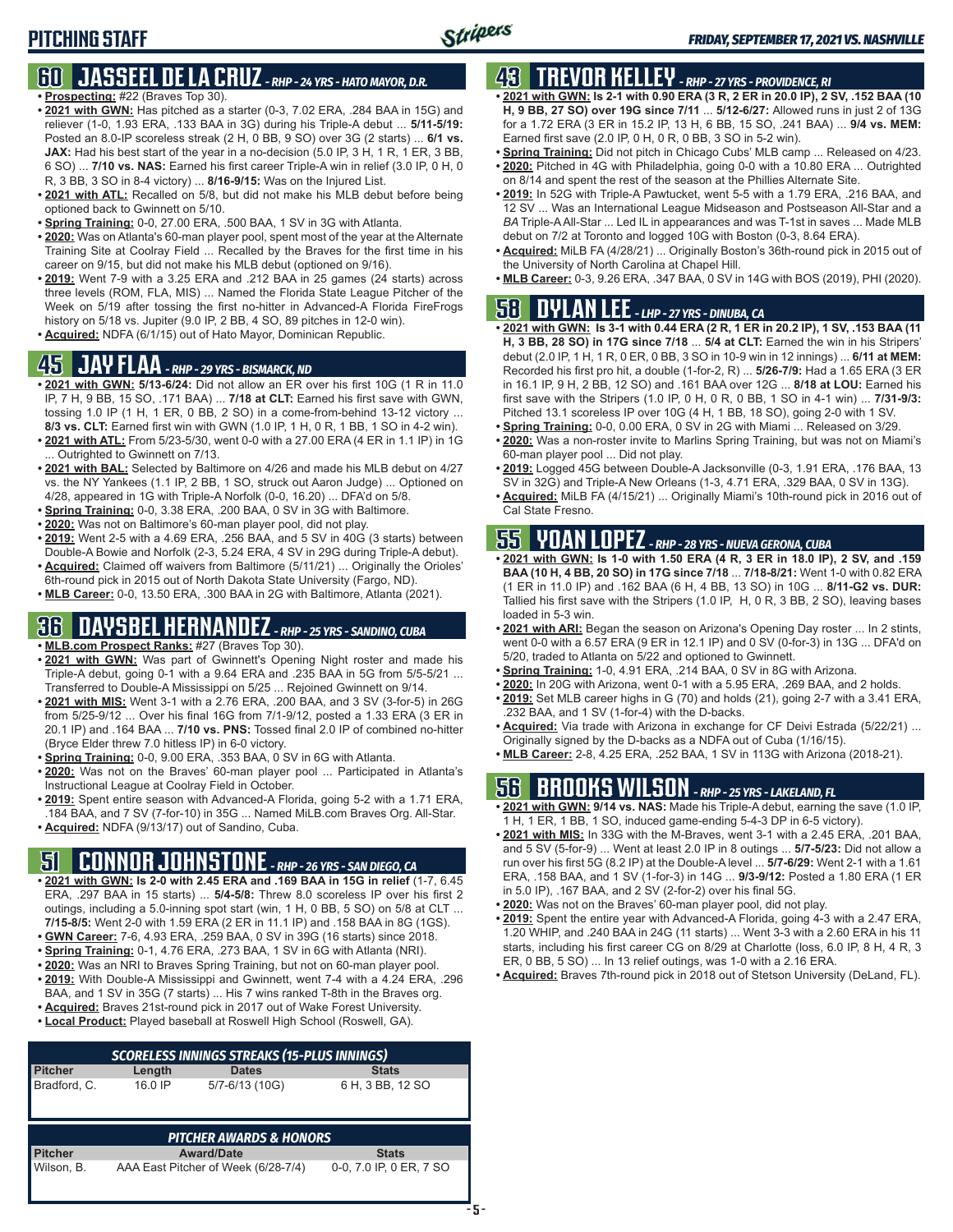### **BATTERS**

# **17 JOHAN CAMARGO** *- INF - 27 YRS - PANAMA CITY, PANAMA*

*SEASON WITH GWN:*.314, 15 HR, 58 RBI, 0 SB, .906 OPS *HIT STREAK:* 4G (7-16)

- *9/16 vs. NAS:* 1-4 *SERIES:* .375 (3-8), 3B, 2 RBI **• Leaderboard:** Entering 9/17, ranks among Triple-A East top 10 in batting (2nd, .314), OBP (3rd, .388), hits (3rd, 112), runs (5th, 65), total bases (T-5th, 185), OPS (7th, .906), triples (T-9th, 4), and SLG (10th, .518).
- **• 2021 with GWN: 5/8 at CLT:** Notched first career multi-HR game (2-for-4, 2 HR, 2 RBI) ... **6/5 vs. JAX:** Started 5-4-3 triple play, GWN's first since 5/28/19 at TOL ... **7/18 at CLT:** Hit a 2-out, 2-run HR (#8) in 9th for a 12-11 lead (GWN had trailed 11-3) ... **7/30 at MEM:** Tallied season-high 4 RBI (2-for-4, 2B, HR #9) in 8-7 win ... **7/22-8/14:** Posted team-best 20G on-base streak (.347, 26-for-75, 4 2B, 2 3B, 2 HR, 14 R, 14 RBI, 6 BB, .924 OPS) ... **9/4 vs. MEM:** Matched season high with 4 RBI (2-for-3, HR #15) in 5-2 victory ... **9/4-9/9:** Posted 5-straight multi-hit games (.579, 11-for-19, 2 2B, 1 HR, 1 R, 5 RBI, 1.442 OPS).
- **• Gwinnett Career:** Has hits in 113 of 151G (74.8%) since 2017, batting .326 (188 for-577, 37 2B, 5 3B, 24 HR, 98 R, 100 RBI, 1 SB, .922 OPS).
- **• 2021 with ATL:** In 6 stints with the Braves, batting .000 (0-for-16, 1 R) in 15G.
- **• 2020:** Made Braves' Opening Day roster and batted .200 (8 2B, 4 HR, 16 R, 9 RBI) in 35G ... Added to the NLCS roster in place of injured Adam Duvall prior to Game 2 and played in 4G (.250, 2-for-8, 1 2B, 1 RBI).
- **• Acquired:** NDFA (7/2/10) out of Panama City, Panama.
- **• MLB Career:** .257, 68 2B, 4 3B, 34 HR, 144 RBI, 2 SB in 364G with Atlanta (2017- 21) ... Played in 2018 and 2020 Postseasons (.087, 1 2B, 1 RBI in 8G).

### **9 RYAN CASTEEL** *- 1B/C - 30 YRS - CHATTANOOGA, TN*

*SEASON WITH GWN:*.238, 7 HR, 25 RBI, 0 SB, .768 OPS *HIT STREAK:* -1G (0-1) *9/16 vs. NAS:*DNP *SERIES:* .000 (0-1)

- **• 2021 with GWN: 5/15-5/18:** Had 6 RBI in 3G span, including 5/15 vs. LOU (1 for-2, GW 3-run 2B, 3 RBI) and 5/16 vs. LOU (1-for-3, HR, 2 RBI) ... **6/2 vs. JAX:** Notched pinch-hit 2-run double ... **6/3 vs. JAX:** Hit pinch-hit 2-run HR (#2) ... **6/24 at NOR:** Crushed game-winning grand slam (#3) in 6-2 victory (1-for-4, 4 RBI), his 2nd career slam (first since 7/20/13 with Adv-A Modesto) ... **8/8-G2 vs. CLT:** Homered for the first time since 6/24 (#4), a decisive 2-run shot in 8-2 victory ... **9/9 at COL:** Blasted a solo HR (#6) for lone run in a 1-0 win.
- **• 2020:** Was not on the Braves' 60-man player pool ... Did not play.
- **• 2019:** Played 118G with Double-A Mississippi, batting .263 (21 2B, 2 3B, 21 HR, 73 RBI, .811 OPS) ... Ranked 2nd in the Southern League in homers and RBI, 3rd in slugging (.477) ... Was his 2nd career 20-homer season (hit 22 in 2013).
- **• Acquired:** MiLB FA (3/14/21) ... Originally Colorado's 17th-round pick in 2010 out of Cleveland State Community College (Cleveland, TN).

#### **12 TRAVIS DEMERITTE** *- OF - 26 YRS - NEW YORK, NY*

*SEASON WITH GWN:*.298, 20 HR, 53 RBI, 7 SB, .999 OPS *HIT STREAK:* 3G (4-12) *9/16 vs. NAS:*2-3 *SERIES:* .429 (3-7)

- **• Leaderboard:** Entering 9/17, ranks T-9th in Triple-A East in homers (20).
- **• 2021 with GWN: 5/4 at CLT:** Tallied 5 RBI (3-for-6, HR) to set GWN Opening Night record ... **6/2-7/21:** Posted 10G hitting streak (.372, 16-for-43, 2 2B, 3 HR, 10 R, 8 RBI, 1.041 OPS) ... **6/10-7/10:** Was on the Injured List ... **7/17-7/25:** Hit 3 grand slams in 7G span, raising his career total to 6 (4 with GWN) ... **7/27 at MEM:** Homered for 3rd straight game, GW solo blast (#12) in 1-0 win ... **8/21 at LOU:** Matched a season high with 4 hits (4-for-4, 3-run HR, 2 R, 4 RBI) ... **9/12 at COL:** Hit 20th HR of the year (1-for-5, 3 RBI), becoming 3rd player in GWN history with two 20-HR seasons (Ernesto Mejia in 2012-13, Stefan Gartrell in 2011-12).
- **• Gwinnett Career:** Has reached base in 144 of 166G (86.7%) since 2019, batting .291 (165-for-567, 40 2B, 2 3B, 40 HR, 116 R, 126 RBI, 11 SB, .966 OPS).
- **• 2020:** Hit .172 with 1 2B, 4 RBI in 18G with Detroit ... DFA'd on 2/5/21.
- **• 2019:** Made his Triple-A debut with Gwinnett and was an IL All-Star (.286, 20 HR, 73 RBI, .944 OPS in 96G) ... Traded to Detroit on 7/31, made his MLB debut (.225, 3 HR, 10 RBI in 48G).
- **• Acquired:** Off Waivers from Detroit (2/12/21) ... Originally Texas' 1st-round pick (30th overall) in 2013 out of Winder-Barrow High School (Winder, GA).
- **• MLB Career:** .217, 8 2B, 2 3B, 3 HR, 14 RBI, 3 SB with Detroit (2019-20).

# **18 PHILLIP ERVIN** *- OF - 29 YRS - MOBILE, AL*

*SEASON WITH GWN:*.202, 7 HR, 26 RBI, 11 SB, .651 OPS *HIT STREAK:* -1G (0-1)

#### *9/16 vs. NAS:*DNP *SERIES:* .000 (0-1)

- **• 2021 with GWN: 6/2 vs. JAX:** Hit decisive 3-run HR (#1) and tallied season-high 4 RBI (1-for-4, R) ... **6/13 at MEM:** Belted game-tying 2-run HR (#2) with 2 outs in the 9th of an eventual 7-6 loss (1-for-3, 1 R, 2 RBI) ... **7/7 vs. NAS:** Clubbed game-tying 2-run pinch-hit HR (#5, 1-for-1, 2 RBI) ... **8/1 at MEM:** Lined GWRBI single with 2 outs in 9th inning in 4-2 win (1-for-2, RBI) ... **9/3 vs. MEM:** Launched 2nd pinch-hit homer of the year (solo, 1-for-1, 1 RBI).
- **• 2020:** Between Cincinnati and Seattle, hit .149 with 3 2B, 4 RBI, 1 SB in 37G ... DFA'd by the Reds (8/28), Mariners (12/16), and Chicago Cubs (2/20/21).
- **• Acquired:** Off waivers from the Chicago Cubs (2/22/21) ... Originally Cincinnati's 1st-round pick (27th overall) in 2013 out of Samford University (Homewood, AL).
- **• MLB Career:** .247, 26 2B, 8 3B, 17 HR, 68 RBI, 15 SB in 237G with CIN, SEA (2017-20) ... Tallied 7 of his 8 career triples in 2019 (ranked 7th in NL).

### **7 MAIKEL FRANCO** *- INF - 29 YRS - AZUA, D.R.*

*SEASON WITH GWN:*.000, 0 HR, 0 RBI, 0 SB, .000 OPS *HIT STREAK:* -1G (0-4) *9/16 vs. NAS:*0-4 *SERIES:* .000 (0-4)

- **• 2021 with GWN:** Joined on 9/8, made ATL org. debut on 9/16 vs. NAS (0-for-4).
- **• 2021 with BAL:** Signed a MLB deal on 3/16 ... Hit .210 (22 2B, 11 HR, 31 R, 47 RBI, .608 OPS) in 104G ... Hit season-best .269 (6 2B, 4 HR, 12 R, 17 RBI, .768 OPS) in 26G in June ... Released on 8/25.
- **• 2020 with KC:** Signed a MLB deal with Kansas City on 12/27/19 ... In lone season with the Royals, hit .278 (16 2B, 8 HR, 23 R, 38 RBI, 1 SB, .778 OPS) in 60G.
- **• Acquired:** MiLB FA (8/31/21) ... Originally a NDFA with Philadelphia (1/13/10).
- **• Triple-A History:** With Lehigh Valley (2014-15, 2019), hit .272 (47 2B, 6 3B, 22 HR, 84 R, 108 RBI, 5 SB, .765 OPS) in 178G.
- **• MLB Career:** .246, 148 2B, 4 3B, 121 HR, 428 RBI, 4 SB in 820G with PHI (2014- 19), KC (2020), BAL (2021) ... In 6 years with Phillies, hit .249 with 102 HR, 343 RBI (had 20-plus HR in 3-straight years from 2016-18).

### **8 RYAN GOINS** *- INF - 33 YRS - TEMPLE, TX*

| <b>SEASON WITH GWN:</b> .231, 6 HR, 34 RBI, 2 SB, .647 OPS 1                       | <b>HIT STREAK:</b> $-1G(0-3)$      |
|------------------------------------------------------------------------------------|------------------------------------|
| 9/16 vs. NAS: 0-3                                                                  | <b>SERIES:</b> .286 (2-7), HR, RBI |
| <b>COOL</b> ILL CHANLE FILE ALTERNIA CONTINUES IN STATISTIC CALLERY AND CONTINUES. |                                    |

- **• 2021 with GWN: 5/4 at CLT:** Hit Gwinnett's first HR of the season (solo, 2-for-5, RBI) ... **5/12 vs. LOU:** Set season highs for hits (3-for-4) and RBI (3) ... **6/18-6/29:** Posted season-best 8G hitting streak (.400, 10-for-25, 1 2B, 3 R, 6 RBI) ... **7/4 at DUR:** Homered for the first time since Opening Night (2-run, #2, 1-for-4, 2 RBI) ... **8/13 vs. DUR:** Clubbed 2-run HR (#4) in 8th inning for decisive runs in 6-4 victory (2-for-4, 2 R, 2 RBI) ... **8/6-8/17:** In his first 8G since returning from the Olympics, hit .304 (7-for-23, 3 HR, 5 R, 6 RBI, .987 OPS).
- **• Tokyo Olympics:** Was on GWN's Temporary Inactive List while playing for Mexico in this year's Olympics ... Hit .250 (1-for-4, R, RBI) in 2G (MEX went 0-3).
- **• Triple-A Career:** Has played for BUF (2013-16), LHV (2018), CLT (2019), and GWN (2021) ... Was teammates with MGR Matt Tuiasosopo in 2014 with BUF.
- **• 2020:** Played in 14G with the Chicago White Sox, batting .000 (0-for-9, 4 R) ... Spent most of the year at the Alternate Training Site in Schaumburg, IL.
- **• Acquired:** MiLB FA (2/25/21) ... Originally Toronto's 4th-round pick in 2009 out of Dallas Baptist University (Dallas, TX).
- **• MLB Career:** .228, 71 2B, 12 3B, 22 HR, 158 RBI in 555G with TOR, KC, CWS (2013-20) ... Played for TOR in 2015-16 Postseasons (.146, 1 HR, 5 RBI in 14G).

### **5 TERRANCE GORE** *- OF - 30 YRS - MACON, GA*

*SEASON WITH GWN:*.231, 0 HR, 1 RBI, 17 SB, .721 OPS *HIT STREAK:* -1G (0-3) *9/16 vs. NAS:*DNP *LAST SERIES (at COL):* .200 (1-5), SB

- **• 2021 with GWN:** Is 17-for-21 (80.9%) in stolen base attempts, including a pair of 2-steal games (5/18 at NAS, 6/18 vs. NAS) ... **6/9-G2 at MEM:** Stole 3rd and scored winning run in 8th inning of 3-1 victory ... **7/10 vs. NAS:** Notched seasonhigh 3 hits (3-for-3, 2B, R).
- **• 2020:** Logged 2G in his lone season with the Los Angeles Dodgers (0 PA).
- **• Acquired:** MiLB FA (2/18/21) ... Originally Kansas City's 20th-round pick in 2011 out of Gulf Coast Community College (Panama City, FL).
- **• MLB Career:** .224, 2 2B, 1 3B, 0 HR, 1 RBI, 40 SB in 102G with KC, CHC, LAD (2014-20) ... Played in the Postseason with KC (2014-15) and CHC (2018), going 0-for-2 with 3 R, 5 SB ... Won World Series with the Royals in 2015.

### **4 SEAN KAZMAR JR.** *- INF - 37 YRS - VALDOSTA, GA*

| <b>SEASON WITH GWN:</b> .221, 9 HR, 26 RBI, 3 SB, .642 OPS                       | <b>HIT STREAK:</b> $-1G(0-1)$ |
|----------------------------------------------------------------------------------|-------------------------------|
| $9/16$ vs. NAS: PH, 0-1                                                          | <b>SERIES:</b> .200 (1-5)     |
| $\sim$ Cultural Canacul Dattine, 004 (074 for OEL 490.0D 49.0D 40.11D 200.D. 900 |                               |

- **• Gwinnett Career:** Batting .264 (674-for-2554, 136 2B, 12 3B, 46 HR, 308 R, 296 RBI, 26 SB) in 746G over 8 seasons ... Leads in career G, AB, H, TB (972), 2B, R, RBI ... Ranks 2nd in career 3B (12) ... Ranks 3rd in career HR (46).
- **• Braves Records:** Owns Atlanta Braves Triple-A records for career hits (passed Larry Whisenton's 657 on 7/31 at MEM) and at-bats (passed Chico Ruiz's 2,510 on 8/22 at LOU) ... Is 2nd in doubles (136), 3rd in games (746), 4th in RBI (296).
- **• 2021 with GWN: 5/25 vs. MEM:** Lined a walk-off single in the 9th for a 2-1 win, his first career walk-off RBI with GWN ... **7/8-G1 vs. NAS:** Passed Joey Terdoslavich for 3rd on GWN career HR list (#42, 1-for-3, 2 RBI) ... **7/22 vs. NOR:** Passed Damon Hollins for 2nd on ATL Triple-A hits list (#649, 2-for-3, HR, 2 RBI) ... **7/28 at MEM:** Notched his 999th and 1,000th career Triple-A hits (2-for-5, R) ... **9/1 vs. MEM:** Hit game-winning 2-run HR (#9) in 7th for 3-2 victory (2-for-3, 2 RBI).
- **• 2021 with ATL:** Contract selected on 4/17, has spent 2 stints with Atlanta (4/17- 4/23, 5/4-5/7), going 0-for-2 ... Pinch hit on 4/17 at the Chicago Cubs, marking his first MLB appearance in 4,589 days since 9/23/08 with San Diego ... The last player with a bigger gap between MLB appearances was Ralph Winegarner (13 years, 14 days between 6/23/36 with CLE and 7/7/49 with STL).
- **• Acquired:** MiLB FA (12/7/20) ... Originally San Diego's 5th-round pick in 2004 out of the College of Southern Nevada.
- **• MLB Career:** .195, 1 2B, 0 3B, 0 HR, 2 RBI in 22G with SD (2008), ATL (2021).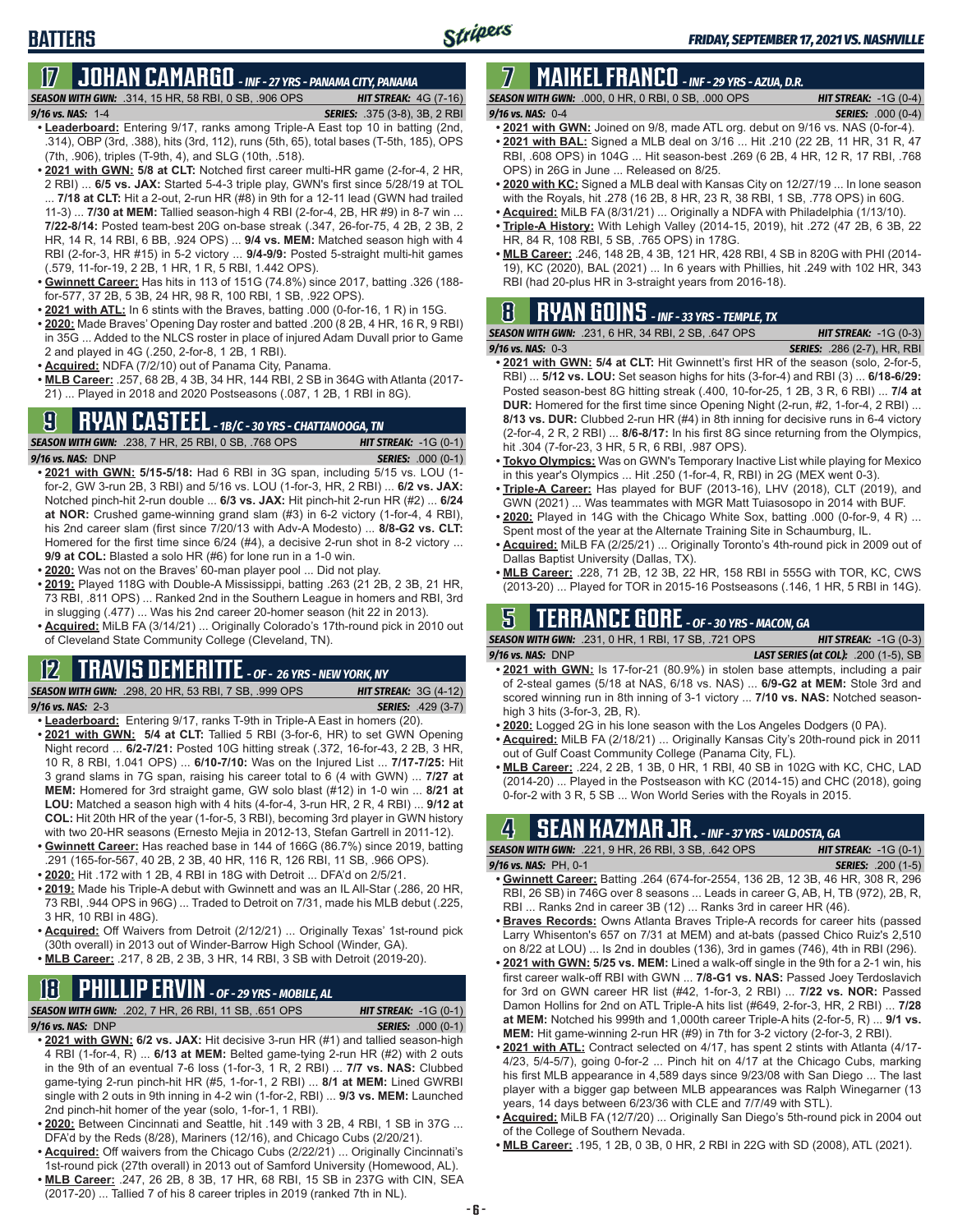# **22 JASON KIPNIS** *- INF - 34 YRS - NORTHBROOK, IL*

*SEASON WITH GWN:*.294, 10 HR, 31 RBI, 1 SB, .919 OPS *HIT STREAK:* 2G (3-7) *9/16 vs. NAS:*1-4 *SERIES:* .429 (3-7), 2B, HR, 3 RBI

- **• 2021 with GWN: In 17G since 8/20, batting .438 (21-for-48, 4 2B, 5 HR, 10 R, 12 RBI, 1 SB, 1.351 OPS)** ... **5/28 vs. MEM:** Belted decisive 3-run HR (#1, 2-for-3, 3 RBI) ... **6/16 at NAS:** Hit game-winning HR (#2), a 2-run shot (2-for-4,, 2 RBI) ... **7/6-7/16:** Had 5 multi-hit efforts in 9G, batting .350 (14-for-40, 3 2B, 1 3B, 2 HR, 8 R, 10 RBI, .991 OPS) ... **7/14 at CLT:** Fell triple shy of the cycle (3-for-5, 2B, HR, 3 R, 2 RBI) ... **9/7 at COL:** Facing former club, tallied 3 XBH (3-for-4, 2 2B, HR #8, 2 R, 3 RBI) ... **9/14 vs. NAS:** Hit 2-run HR (#10) in 3-RBI effort (2-for-3, 2B, 3 R). **• 2020:** In his lone season with the Chicago Cubs, hit .237 (8 2B, 1 3B, 3 HR, 16
- RBI, 1 SB) in 44G ... Played in 2G during the Postseason (0-for-3, 1 BB, 1 SO).
- **• Acquired:** MiLB FA (3/29/21) ... Originally Cleveland's 2nd-round pick in 2009 out of Arizona State University (Tempe, AZ).
- **• MLB Career:** .260, 260 2B, 24 3B, 126 HR, 545 RBI, 136 SB in 1,165G with CLE, CHC (2011-20) ... Was 2-time AL All-Star with CLE (2013, 2015) ... Hit .192 (3 2B, 1 3B, 4 HR, 9 RBI) in 26G in Postseason with CLE (2013, 2016-18), CHC (2020).

### **34 CARLOS MARTINEZ** *- C - 26 YRS - CARTAGENA, COLOMBIA*



- **• 2021 with GWN:** Was a member of Gwinnett's Opening Night roster ... **5/4-5/13:** Hit safely in each of his first 3 career Triple-A games (.333, 5-for-15, 2B, 3 RBI) ... Placed on the Development List on 6/7 ... Transferred to Mississippi on 6/23 ... Rejoined the Stripers on 9/14.
- **• 2021 with MIS:** In 11G, batted .222 (2 2B, 1 HR, 3 R, 3 RBI) ... 6/25 vs. TNS: In his first game, went 3-for-4 (2 2B, HR, R, 2 RBI) ... Placed on the Development List on 7/27 ... Transferred to Rome on 8/10.
- **• 2021 with ROM:** Hit .272 (7 2B, 1 HR, 10 R, 14 RBI) in 23G ... **8/27-9/12:** Batted .304 (17-for-56, 6 2B, 1 HR, 9 R, 14 RBI, .798 OPS) in final 14G ... **9/8 at ASH:** Went 3-for-5 with 3 doubles.
- **• 2020:** Was not on the Braves' 60-man player pool, did not play.
- **• 2019:** Played 63G for Double-A Mississippi, batting .198 (4 2B, 2 HR, 15 RBI, 3 SB) ... Joined Gwinnett for the IL Postseason on 9/6, but did not play.
- **• Acquired:** NDFA (11/21/12) out of Cartagena, Colombia.

#### **20 JONATHAN MORALES** *- C - 26 YRS - ARROYO, PUERTO RICO*

|                       | <b>SEASON WITH GWN: .153, 2 HR, 12 RBI, 0 SB, .404 OPS</b> |
|-----------------------|------------------------------------------------------------|
| $9/16$ vs. NAS: $1-3$ |                                                            |

**• 2021 with GWN: 5/7 at CLT:** Tied his single-game career high with 5 RBI, going 2-for-6 with a 3-run HR (#1) in the 9th ... **8/6 vs. CLT:** Hit a 2-out walk-off single in 11th inning for 4-3 win (2nd career walk-off with GWN, last on 7/21/18 vs. PAW) ... **8/20 at LOU:** Went 4-for-4 (2B, HR, 2 R, 3 RBI), his most hits in a game since 8/13/16 with Class-A Rome at Hickory (career-best 5-for-5).

**HIT STREAK:** 1G (1-3) *9/16 vs. NAS:*1-3 *SERIES:* .143 (1-7)

- **• GWN Career:** In 95G since 2018, batting .224 (10 2B, 4 HR, 33 RBI, .558 OPS).
- **• 2020:** Spent entire year at Braves Alternate Training Site in Gwinnett (no MLB debut) ... Played for Caguas of the Puerto Rican Winter League (.394, 3 HR, 9 RBI in 13G), earning PWL Postseason All-Star honors.
- **• 2019:** Hit .240 (13 2B, 2 HR, 27 R, 25 RBI) in 80G between Double-A Mississippi and Gwinnett ... Logged 1 game during the IL Playoffs (0-for-1, BB).
- **• Acquired:** Braves' 25th-round pick in 2015 out of Miami-Dade CC.

### **15 CRISTIAN PACHE** *- OF - 22 YRS - SANTO DOMINGO CENTRO, D.R.*

*SEASON WITH GWN:*.271, 10 HR, 37 RBI, 9 SB, .770 OPS *HIT STREAK:* 2G (3-8) *9/16 vs. NAS:* 1-4 *SERIES:* .375 (3-8)

- **• MLB.com Prospect Ranks:** #1 (Braves Top 30), #39 (Top 100).
- **• 2021 with GWN: Ranks 7th in the Triple-A East in batting since 8/1, hitting .320 (40-for-125, 8 2B, 4 HR, 20 R, 15 RBI, 5 SB, .860 OPS) in 34G** ... **5/29- 6/1:** Assigned to rehab (right hamstring inflammation), played 1G before being activated/optioned on 6/2 ... **6/5 vs. JAX:** Went 3-for-6 with 2 doubles, including game-tying 2-run double in 9th ... **6/10 at MEM:** Tallied first career multi-HR game (3-for-5, 2 HR, 3 R, 4 RBI) ... **6/30 at DUR:** Notched last-at-bat GWRBI single in 9th for 2-1 win (2-for-3, 2B, RBI) ... **7/21 vs. NOR:** Homered in both games of a DH (#3-4, 2-for-6, 2 R, 2 RBI) ... **8/11 vs. DUR:** Went 4-for-6 with 5 RBI in a DH sweep, tallying 2 HR (#8-9) and delivering 2-out walk-off single in G1 (won 4-3) ... **9/7 at COL:** Fell triple shy of the cycle (3-for-4, 2B, HR #10, 3 R, RBI, SB).
- **• 2021 with ATL:** On Atlanta's Opening Day roster for the first time ... Hit .111 (3 2B, 1 HR, 6 R, 4 RBI) in 22G ... Placed on IL twice, on 4/14 and 5/14.
- **• 2020:** Spent most of the year at the Alternate Training Site ... Made his MLB debut on 8/21 vs. Philadelphia (1-for-4) ... Played just 2G during regular season (.250) ... Also made MLB Postseason debut (.182, 1 2B, 1 HR, 4 R, 4 RBI in 12G).
- **• 2019:** Between Mississippi (104G) and Gwinnett (26G), hit .277 (36 2B, 9 3B, 12 HR, 63 R, 61 RBI, 8 SB, .802 OPS) in 130G ... Named a Southern League Postseason All-Star and MLB All-Star Futures Game participant.
- **• Acquired:** NDFA (7/4/15) out of Santo Domingo Centro, D.R.
- **• MLB Career:** .119, 3 2B, 0 3B, 1 HR, 4 RBI, 0 SB in 24G with Atlanta (2020-21).

# **2 YOLMER SANCHEZ** *- INF - 29 YRS - MARACAY, VENEZUELA*

*SEASON WITH GWN:*.211, 9 HR, 32 RBI, 5 SB, .653 OPS *HIT STREAK:* -1G (0-1)

- *9/16 vs. NAS:*PH, 0-1 *SERIES:* .000 (0-1)
- **• 2021 with GWN: 5/7 at CLT:** Went 3-for-5 (3 R, 3 RBI) with GWN's first triple of the year ... **6/9-G2 at MEM:** Stole home as part of a double-steal with Drew Waters, scored tying run in 3-1 win (1-for-2, R, SB) ... **7/30 at MEM:** Recorded 2nd career multi-HR game (1st since 5/2/15, CLT vs. SWB), hitting 2 solo shots (#4-5) including GW blast in 8th for 8-7 win (2-for-3, 3 R, 2 RBI) ... **8/26 at NAS:** Fell a homer shy of the cycle (3-for-4, 2B, 3B, RBI) in 2-1 win ... **7/22-9/5:** Hit .290 (29 for-100, 2 2B, 1 3B, 8 HR, 17 R, 18 RBI, .933 OPS) in 33G.
- **• 2020:** Played 11G with the Chicago White Sox, batting .313 (3 2B, 1 HR, 1 RBI, 1.164 OPS) ... Made his MLB Postseason debut in the ALWCS (1G, no at-bat).
- **• Acquired:** MiLB FA (3/31/21) ... Originally a NDFA with Chi. White Sox (5/29/09). **• MLB Career:** .245, 113 2B, 24 3B, 32 HR, 215 RBI, 30 SB in 657G with the Chi.
- White Sox (2014-20) ... Won an AL Gold Glove in 2019 (.987 FPCT at 2B).

|  | $\mathbf 1$ <b>RILEY UNROE</b> - INF - 26 YRS - NEW ORLEANS, LA                 |  |                            |  |
|--|---------------------------------------------------------------------------------|--|----------------------------|--|
|  | <b>CON MITH CIMM.</b> $440$ $\land$ HD $\land$ DDI $4$ CD $\land$ CO $\land$ DC |  | <b>LIT CTDEAV.</b> $4\cap$ |  |

| <b>SEASON WITH GWN:</b> .118. 0 HR. 0 RBI. 1 SB. .368 OPS | <b>HIT STREAK:</b> $1G(1-3)$            |
|-----------------------------------------------------------|-----------------------------------------|
| $9/16$ vs. NAS: DNP                                       | <b>LAST SERIES (at COL):</b> .333 (1-3) |
|                                                           |                                         |

- **• 2021 with GWN:** Was on the Stripers' Opening Night roster, played in 6G through 5/16 (.071, 1-for-14, 2 R, 1 SB) ... Transferred to Mississippi on 5/18 ... Rejoined Gwinnett on 9/9.
- **• 2021 with MIS:** In 27G, hit .261 (23-for-88, 3 2B, 2 3B, 2 HR, 6 RBI, 1 SB, .732 OPS) ... Was on the IL from 6/16-7/14, 7/24-8/10, 8/19-9/7.
- **• 2020:** Was not on Braves' 60-man player pool ... Played for Brisbane in Australian Baseball League (.176, 0 HR, 3 R, 0 RBI in 6G).
- **• 2019:** Played for Advanced-A Florida, Double-A Mississippi, and Gwinnett, batting .281 (22 2B, 3 3B, 9 HR, 59 R, 60 RBI, 14 SB) in 128G ... Named Florida State League Midseason All-Star, Southern League Player of the Week (9/2/19), and MiLB.com Braves Organization All-Star.
- **• Acquired:** 2018 Rule 5 (LA Angels) ... Originally Tampa Bay's 2nd-round pick in 2013 out of Desert Ridge High School (Mesa, AZ).

### **11 Drew WATERS** *- OF - 22 YRS - ATLANTA, GA*

*SEASON WITH GWN:*.237, 9 HR, 34 RBI, 25 SB, .706 OPS *HIT STREAK:* -1G (0-4)

*9/16 vs. NAS:*0-4, SB *SERIES:* .111 (1-9), 2B, SB

- **• Leaderboard:** Entering 9/17, ranks among Triple-A East top 10 in stolen bases (5th, 25) and runs (T-6th, 62).
- **• MLB.com Prospect Ranks:** #3 (Braves Top 30), #81 (Top 100 Prospects).
- **• 2021 with GWN: 5/15-6/10:** Hit .316 (25-for-79, 4 2B, 3 HR, 16 R, 9 RBI, 6 SB, .906 OPS) in 21G ... **5/18 at NAS:** Recorded first career multi-HR game (3-for-5, 2 HR, 3 RBI) and became the first GWN player to homer from both sides of the plate since Mel Rojas Jr. (7/7/16 at CLT) ... **5/19 at NAS:** Fell a triple shy of the cycle in first 4-hit game at Triple-A (4-for-5, 2B, HR, 2 R, 2 RBI, 2 SB) ... **6/9-G2 at MEM:** Lined RBI single in 8th (2-for-3, R, RBI) for last-at-bat 3-1 win ... **7/2-7/18:** Posted 13G on-base streak (.357, 20-for-56, 8 2B, 1 3B, 2 HR, 14 R, 10 RBI, 4 SB) ... **7/1-7/31:** Led Triple-A East in XBH with 17, batting .301 (31-for-103, 11 2B, 1 3B, 5 HR, 23 R, 17 RBI, 5 SB, .924 OPS) in 24G ... **9/10 at COL:** Homered for first time since 7/24 (solo, #9) and tallied game-ending outfield assist (#11) in 6-3 win.
- **• Futures Game:** Played for the NL Team in the 2021 SiriusXM All-Star Futures Game on 7/11 at Coors Field (1-for-1, BB) ... Was the 7th active Gwinnett player selected to the game (1st since RHP Touki Toussaint in 2018).
- **• 2020:** Spent entire year at Braves Alternate Site in Gwinnett (no MLB debut).
- **• 2019:** Hit .309 (40 2B, 9 3B, 7 HR, 80 R, 52 RBI, 16 SB) in 134G with Double-A Mississippi and Gwinnett ... Won Southern League Batting Title (.319, best in MIS history) and Most Valuable Player (1st in MIS history) ... Ranked among MiLB top 5 in doubles (T-3rd, 40) and hits (5th, 163).
- **• Acquired:** Braves' 2nd-round pick in 2017 out of Etowah High School (Woodstock, GA) ... Named Gatorade Georgia Baseball Player of the Year in 2017.

**BATTERS**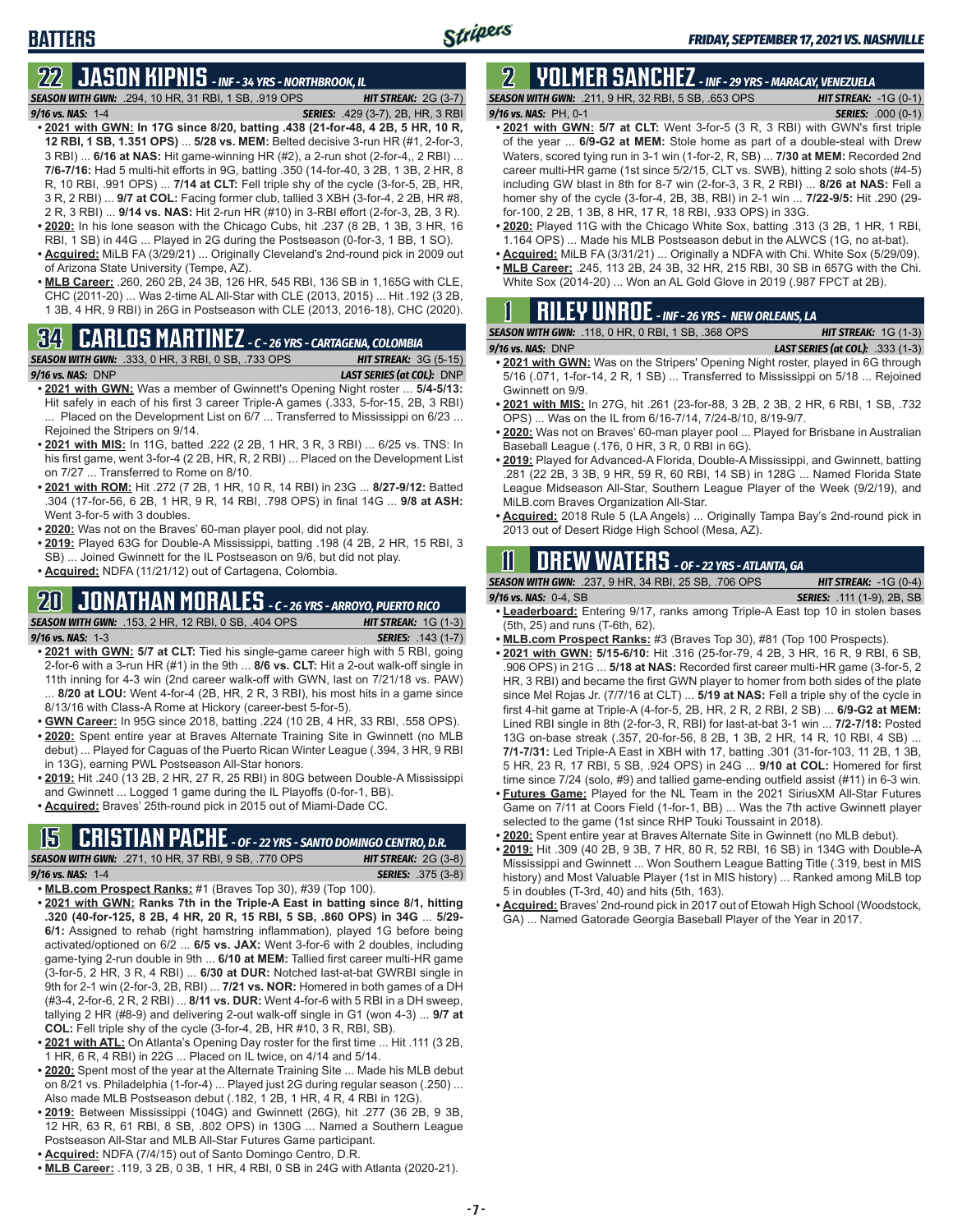| <b>OFFENSE</b> |  |                                                                                              | Stripers |  |  |  |  |  | <b>FRIDAY, SEPTEMBER 17, 2021 VS. NASHVILLE</b> |  |  |  |  |                                   |  |
|----------------|--|----------------------------------------------------------------------------------------------|----------|--|--|--|--|--|-------------------------------------------------|--|--|--|--|-----------------------------------|--|
| TOTAL:         |  | 2.249, 154 HR, 755 OPS RISP: 266, 46 HR, 813 OPS RUNS/INNING: 1 2 3 4 5 6 7 8 9 X TOT        |          |  |  |  |  |  |                                                 |  |  |  |  |                                   |  |
| Vs. LHP:       |  | 248, 62 HR, 781 OPS RISP/20: 259, 22 HR, 809 OPS Stripers: 73 54 62 60 73 62 76 60 43 14 577 |          |  |  |  |  |  |                                                 |  |  |  |  |                                   |  |
|                |  | Vs. RHP: 249, 92 HR, 742 OPS LOADED: 323, 8 HR, 990 OPS Opponents:                           |          |  |  |  |  |  |                                                 |  |  |  |  | 69 54 64 55 45 56 44 31 26 14 458 |  |

|                |                |                |                          |                          |                |                |                | <b>HOME RUNS</b>       |                                            | <b>MULTI-GAMES</b> |                |                          |  |  |
|----------------|----------------|----------------|--------------------------|--------------------------|----------------|----------------|----------------|------------------------|--------------------------------------------|--------------------|----------------|--------------------------|--|--|
| Player         | 1R             | 2R             | 3R                       | <b>GS</b>                | Tot.           |                |                | Off LH Off RH Team W-L | Last HR with Gwinnett (Regular Season)     | <b>Hit</b>         | <b>RBI</b>     | <b>HR</b>                |  |  |
| Almonte        | 2              |                |                          |                          | 3              |                | $\overline{2}$ | $3-0$                  | 5/30/21 vs. MEM, 1R (RH Connor Jones)      | 8                  | 5              |                          |  |  |
| Arcia          | 12             | 5              | $\sim$                   | $\sim$                   | 17             |                | 10             | $10 - 4$               | 8/17/21 at LOU, 1R (RH Hunter Greene)      | $\overline{21}$    | 10             | $\overline{2}$           |  |  |
| Brugman        |                |                |                          |                          |                |                |                | $0 - 0$                |                                            | ÷                  | $\sim$         |                          |  |  |
| Camargo        | 5              | ⇁              | 3                        |                          | 15             | 7              | 8              | $10 - 4$               | 9/4/21 vs. MEM, 3R (LH Connor Thomas)      | 30                 | 15             | 1                        |  |  |
| Casteel        |                | 5              | ٠                        |                          | $\overline{ }$ | 5              | $\overline{2}$ | $5 - 2$                | 9/12/21 at COL, 2R (LH Kirk McCarty)       | $\overline{7}$     | 8              | $\overline{\phantom{a}}$ |  |  |
| Contreras      | 5              | 3              |                          | $\overline{a}$           | 9              | $\overline{2}$ | $\overline{7}$ | $8 - 1$                | 9/7/21 at COL, 1R (LH Kirk McCarty)        | 11                 | $\overline{7}$ |                          |  |  |
| d'Arnaud       |                |                |                          |                          |                |                |                | $0 - 0$                |                                            |                    | ٠              |                          |  |  |
| Demeritte      | 10             |                | 3                        | 3                        | 20             | 10             | 10             | $17-3$                 | 9/12/21 at COL, 3R (RH Jordan Stephens)    | 17                 | 13             |                          |  |  |
| Ervin          | 4              | $\overline{2}$ |                          |                          | $\overline{ }$ | 5              | $\overline{2}$ | $5 - 2$                | 9/3/21 vs. MEM, 1R (LH Evan Kruczynski)    | $\overline{7}$     | $\overline{7}$ |                          |  |  |
| Franco         |                |                |                          |                          |                |                |                | $0 - 0$                |                                            |                    |                |                          |  |  |
| Goins          | 4              | $\overline{2}$ | $\overline{\phantom{a}}$ | ٠                        | 6              |                | 5              | $5 - 1$                | 9/14/21 vs. NAS, 1R (RH Josh Lindblom)     | 15                 | 8              |                          |  |  |
| Gore           |                |                | $\overline{\phantom{a}}$ | ٠                        |                |                |                | $0 - 0$                |                                            | 3                  | ۰              |                          |  |  |
| Heredia        |                |                | ٠                        | $\overline{a}$           |                | ٠              |                | $0 - 0$                | ---                                        | ٠                  | ٠              |                          |  |  |
| Inciarte       |                |                |                          |                          |                |                |                | $0 - 0$                |                                            |                    |                |                          |  |  |
| Jackson        | 4              | $\overline{4}$ |                          | 2                        | 11             | 8              | 3              | $5 - 2$                | 7/28/21 at MEM, 1R (LH Matthew Liberatore) | 11                 | 10             | 3                        |  |  |
| Kazmar Jr.     | 5              | 3              |                          |                          | 9              | 3              | 6              | $6 - 3$                | 9/1/21 vs. MEM, 2R (LH Matthew Liberatore) | 9                  | $\overline{7}$ |                          |  |  |
| Kipnis         | 4              | 5              |                          | $\overline{\phantom{a}}$ | 10             |                | 9              | $8 - 2$                | 9/14/21 vs. NAS, 2R (RH Josh Lindblom)     | 17                 | 10             |                          |  |  |
| Lucrov         |                |                |                          | ٠                        | $\overline{2}$ |                | 2              | $1 - 1$                | 6/10/21 at MEM, 3R (RH Grant Black)        | $\overline{4}$     | 3              |                          |  |  |
| Martinez       |                |                |                          |                          |                |                |                | $0 - 0$                |                                            | $\overline{2}$     | $\overline{A}$ |                          |  |  |
| <b>Morales</b> |                |                |                          | ٠                        | $\overline{2}$ |                | 1              | $2 - 0$                | 8/20/21 at LOU, 1R (LH Phillip Diehl)      | $\overline{2}$     | $\overline{2}$ |                          |  |  |
| Pache          | 8              |                |                          | ٠                        | 10             | 4              | 6              | $7 - 2$                | 9/7/21 at COL, 1R (LH Kirk McCarty)        | 20                 | 8              | 1                        |  |  |
| Rosario        | $\overline{2}$ |                |                          |                          | 4              |                | 4              | $4 - 0$                | 8/26/21 at NAS, 1R (RH Josh Lindblom)      | $\overline{2}$     | 5              |                          |  |  |
| Sanchez        | 6              | 2              |                          |                          | 9              | 4              | 5              | $5 - 3$                | 9/5/21 vs. MEM, 1R (RH T.J. Zeuch)         | 12                 | 6              | 1                        |  |  |
| Snider         | $\overline{2}$ |                |                          | ٠                        | 4              |                | 4              | $4 - 0$                | 8/21/21 at LOU, 3R (RH Tim Adleman)        | 3                  | 4              |                          |  |  |
| Unroe          |                |                |                          | $\overline{\phantom{a}}$ |                |                |                | $0 - 0$                | 7/19/19 vs. ROC. 1R (RH Drew Hutchison)    | ٠                  | ۰              |                          |  |  |
| Waters         | 5              | $\mathfrak{p}$ | 2                        |                          | 9              | 4              | 5              | $5 - 3$                | 9/10/21 at COL, 1R (RH Heath Fillmyer)     | 20                 | 8              | 1                        |  |  |
| Total:         | 81             | 46             | 19                       | 8                        | 154            |                |                |                        |                                            |                    |                |                          |  |  |

| <b>HOME RUN VARIANTS</b> |
|--------------------------|
|--------------------------|

#### **Back-to-Back Homers (4x):**

Almonte (GS) / Snider, 5/7 at CLT (1st Inning) Jackson (2R) / Contreras, 7/14 at CLT (1st Inning) Pache (1R) / Arcia, 8/11-G2 vs. DUR (1st Inning) Camargo (2R) / Kipnis, 8/20 at LOU (3rd Inning)

#### **Back-to-Back-to-Back Homers (1x):**

Arcia (2R) / Camargo / Demeritte, 5/8 at CLT (6th Inning)

#### **Pinch-Hit Homers (5x):**

Demeritte (1R), 5/12 vs. LOU (7th Inning) Casteel (2R), 6/3 vs. JAX (7th Inning) Ervin  $(2R)$ ,  $7/7$  vs. NAS  $(6th$  Inning) Snider (3R), 8/21 at LOU (8th Inning) Ervin (1R), 9/3 vs. MEM (7th Inning)

#### **Leadoff (Game) Homers (4x):**

Waters (2x), 5/19 at NAS, 7/22 vs. NOR Arcia (1x), 7/3 at DUR Pache (1x), 8/8-G2 vs. CLT

#### **Walk-Off Homers (1x):**

Arcia (Solo), 5/16 vs. LOU (9th Inning)

|            | <b>STRIPERS BATTING BY MONTH</b>                                                                       |    |    |   |    |     |    |      |      |      |  |  |  |  |  |
|------------|--------------------------------------------------------------------------------------------------------|----|----|---|----|-----|----|------|------|------|--|--|--|--|--|
|            | <b>AVG</b><br><b>SB</b><br><b>OBP</b><br><b>SLG</b><br>ΗR<br><b>RBI</b><br><b>OPS</b><br>G<br>2B<br>3B |    |    |   |    |     |    |      |      |      |  |  |  |  |  |
| May:       | .254                                                                                                   | 24 | 43 | 2 | 36 | 138 | 24 | .366 | .445 | .811 |  |  |  |  |  |
| June:      | 227                                                                                                    | 25 | 36 | 3 | 21 | 88  | 23 | .308 | .357 | .665 |  |  |  |  |  |
| July:      | .271                                                                                                   | 28 | 52 | 2 | 47 | 161 | 23 | .352 | .479 | .831 |  |  |  |  |  |
| August:    | .237                                                                                                   | 25 | 30 | 6 | 30 | 103 | 14 | .298 | .401 | .700 |  |  |  |  |  |
| September: | .252                                                                                                   | 14 | 16 |   | 20 | 56  | 9  | .318 | .429 | .746 |  |  |  |  |  |

|               | <b>HITTER AWARDS &amp; HONORS</b>      |                          |
|---------------|----------------------------------------|--------------------------|
| <b>Player</b> | <b>Award/Date</b>                      | <b>Stats</b>             |
| Waters        | Sirius XM All-Star Futures Game (7/11) | Game: 1-1, BB            |
| Contreras     | AAA East Player of Week (7/13-18)      | .462, 3 2B, 3 HR, 12 RBI |

| <b>PINCH HITTERS</b> |       |                |                |                |          |             |                |                |                |                         |  |  |  |
|----------------------|-------|----------------|----------------|----------------|----------|-------------|----------------|----------------|----------------|-------------------------|--|--|--|
| Player               | AVG.  | <b>AB</b>      | R              | н              | 2B       | 3B          | <b>HR</b>      | <b>RBI</b>     | <b>BB</b>      | <b>SO</b>               |  |  |  |
| Almonte              | 1.000 | 1              | 0              | 1              | 0        | 0           | 0              | 2              | 0              | $\Omega$                |  |  |  |
| Arcia                | ---   | $\Omega$       | 1              | $\Omega$       | $\Omega$ | $\Omega$    | $\Omega$       | $\Omega$       | 1              | $\Omega$                |  |  |  |
| Camargo              | .000  | 1              | $\Omega$       | 0              | $\Omega$ | 0           | $\mathbf 0$    | $\mathbf 0$    | $\Omega$       | $\Omega$                |  |  |  |
| Casteel              | .120  | 25             | $\overline{2}$ | 3              | 1        | $\Omega$    | 1              | 4              | $\Omega$       | 9                       |  |  |  |
| Contreras            | .500  | $\overline{2}$ | 1              | 1              | $\Omega$ | $\Omega$    | $\mathbf 0$    | $\mathbf 0$    | $\Omega$       | $\Omega$                |  |  |  |
| Demeritte            | .286  | $\overline{7}$ | 3              | $\overline{2}$ | 1        | 0           | 1              | 1              | 3              | $\overline{\mathbf{4}}$ |  |  |  |
| Ervin                | .250  | 12             | 4              | 3              | $\Omega$ | 0           | $\overline{2}$ | 5              | 4              | $\overline{4}$          |  |  |  |
| Goins                | .000  | $\overline{2}$ | $\Omega$       | $\Omega$       | $\Omega$ | $\Omega$    | $\Omega$       | $\Omega$       | $\Omega$       | 1                       |  |  |  |
| Gore                 | .200  | 5              | $\mathbf 0$    | 1              | $\Omega$ | 0           | $\mathbf 0$    | $\mathbf 0$    | 3              | 3                       |  |  |  |
| Jackson              | .000  | 1              | $\Omega$       | $\Omega$       | $\Omega$ | $\Omega$    | $\Omega$       | $\Omega$       | $\Omega$       | 1                       |  |  |  |
| Kazmar Jr.           | .000  | 10             | $\Omega$       | 0              | $\Omega$ | $\Omega$    | $\Omega$       | $\Omega$       | $\Omega$       | 4                       |  |  |  |
| Kipnis               | .000  | 1              | $\Omega$       | $\Omega$       | $\Omega$ | $\mathbf 0$ | $\mathbf 0$    | $\mathbf 0$    | 1              | $\Omega$                |  |  |  |
| Lee, D.              | .000  | 1              | $\Omega$       | 0              | $\Omega$ | 0           | $\mathbf 0$    | $\Omega$       | $\Omega$       | 1                       |  |  |  |
| Lucrov               | .000  | 3              | $\Omega$       | $\Omega$       | $\Omega$ | $\Omega$    | $\mathbf 0$    | $\Omega$       | 1              | $\Omega$                |  |  |  |
| <b>Morales</b>       | .000  | $\overline{2}$ | $\Omega$       | 0              | $\Omega$ | 0           | $\mathbf 0$    | $\mathbf 0$    | 0              | $\Omega$                |  |  |  |
| Pache                | .500  | $\overline{2}$ | $\Omega$       | 1              | 0        | 0           | $\Omega$       | 1              | 1              | 1                       |  |  |  |
| Sanchez              | .000  | 9              | 1              | 0              | 0        | 0           | $\mathbf 0$    | $\mathbf 0$    | 1              | $\overline{4}$          |  |  |  |
| Snider               | .150  | 20             | 4              | 3              | 1        | $\Omega$    | 1              | $\overline{4}$ | $\overline{4}$ | 7                       |  |  |  |
| Unroe                | .000  | 4              | $\Omega$       | $\Omega$       | $\Omega$ | 0           | $\Omega$       | $\Omega$       | $\Omega$       | 1                       |  |  |  |
| <b>Totals:</b>       | .139  | 108            | 16             | 15             | 3        | $\bf{0}$    | 5              | 17             | 19             | 40                      |  |  |  |

| <b>HITTING STREAKS (10-PLUS GAMES)</b>    |                 |                                        |
|-------------------------------------------|-----------------|----------------------------------------|
|                                           | Length/Dates    | <b>Stats</b>                           |
|                                           | 13G (5/4-5/18)  | .393 (22-56), 4 2B, 7 HR, 17 R, 12 RBI |
|                                           | 13G (7/10-7/27) | .385 (20-52), 5 2B, 7 HR, 14 R, 20 RBI |
| Player<br>Arcia<br>Contreras<br>Demeritte | 10G (6/2-7/21)  | .372 (16-43), 2 2B, 3 HR, 10 R, 8 RBI  |
|                                           |                 |                                        |

| <b>ON-BASE STREAKS (15-PLUS GAMES)</b> |                 |                                              |
|----------------------------------------|-----------------|----------------------------------------------|
| Player                                 | Length/Dates    | <b>Stats</b>                                 |
| Camargo                                | 20G (7/22-8/14) | .347 (26-75), 4 2B, 2 3B, 2 HR, 14 RBI, 6 BB |
| Camargo                                | 18G (6/18-7/8)  | .303 (20-66), 6 2B, 2 HR, 7 RBI, 7 BB        |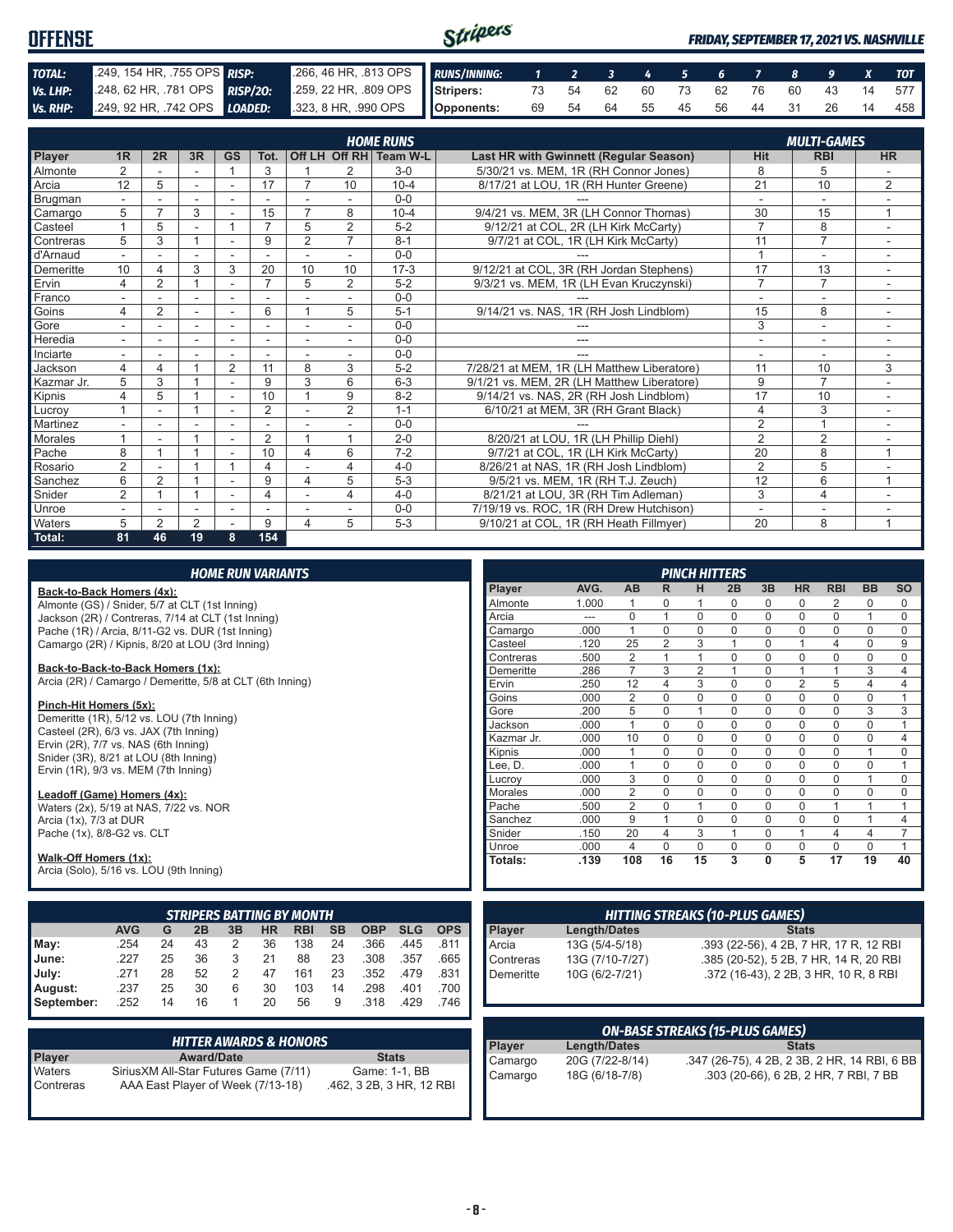### **SEASON SUMMARY**



### **TEAM HIGHS & LOWS**

| <b>OFFENSE:</b>                                                  |  |
|------------------------------------------------------------------|--|
|                                                                  |  |
|                                                                  |  |
|                                                                  |  |
|                                                                  |  |
|                                                                  |  |
|                                                                  |  |
|                                                                  |  |
|                                                                  |  |
|                                                                  |  |
|                                                                  |  |
|                                                                  |  |
|                                                                  |  |
|                                                                  |  |
|                                                                  |  |
|                                                                  |  |
|                                                                  |  |
|                                                                  |  |
| <b>PITCHING:</b>                                                 |  |
|                                                                  |  |
|                                                                  |  |
|                                                                  |  |
|                                                                  |  |
|                                                                  |  |
|                                                                  |  |
|                                                                  |  |
|                                                                  |  |
|                                                                  |  |
|                                                                  |  |
|                                                                  |  |
| <b>DEFENSE:</b>                                                  |  |
| Most Double Plays Turned, Game  3 (6x, last: 8/21 at Louisville) |  |
|                                                                  |  |

Most Errors, Game ..................................................................3 (5/15 vs. Louisville) Most Stolen Bases Allowed, Game ...............................................4 (7/4 at Durham) Most Caught Stealing, Game .............................................. 2 (8/8-G1 vs. Charlotte)

### **TEAM MISCELLANEOUS**

| Largest Blown Lead (Loss) 3 Runs (4x, last: 8/6 vs. Charlotte, 5-2, 6-10) |
|---------------------------------------------------------------------------|
|                                                                           |
|                                                                           |
|                                                                           |
|                                                                           |
|                                                                           |
|                                                                           |
|                                                                           |
|                                                                           |
|                                                                           |

#### **INDIVIDUAL HIGHS & LOWS**

| <b>HITTING (GAME):</b> |  |
|------------------------|--|
|                        |  |
|                        |  |
|                        |  |
|                        |  |
|                        |  |
|                        |  |
|                        |  |
|                        |  |
|                        |  |
|                        |  |
|                        |  |
|                        |  |
|                        |  |
|                        |  |

#### **PITCHING (GAME):**

| None |
|------|
|      |
|      |

#### **DEFENSE (GAME):**

#### **STREAKS**

#### **OFFENSIVE (LONGEST IN 2021 ONLY):**

#### **PITCHING (LONGEST IN 2021 ONLY):**

| Consecutive Starts with Win3 Starts (2x, last: K. Wright, 8/13-8/26) |
|----------------------------------------------------------------------|
|                                                                      |
|                                                                      |
|                                                                      |
|                                                                      |

### **LAST TIME IT HAPPENED (GWINNETT REGULAR-SEASON HISTORY)**

#### **INDIVIDUAL OFFENSE:**

|                                                               | Homers, Both Sides of Plate ………………………… Drew Waters (5/18/21 at Nashville)  |
|---------------------------------------------------------------|----------------------------------------------------------------------------|
|                                                               |                                                                            |
|                                                               |                                                                            |
|                                                               | Back-to-Back-to-Back Homers  Arcia/Camargo/Demeritte (5/8/21 at Charlotte) |
|                                                               |                                                                            |
|                                                               |                                                                            |
|                                                               |                                                                            |
|                                                               |                                                                            |
|                                                               |                                                                            |
|                                                               |                                                                            |
|                                                               |                                                                            |
|                                                               |                                                                            |
|                                                               |                                                                            |
|                                                               |                                                                            |
|                                                               |                                                                            |
| <b>INDIVIDUAL PITCHING:</b><br><b>Q O-Inning Perfect Game</b> | Never                                                                      |
|                                                               |                                                                            |

| 9.0-Inning No-Hitter (Comb.) Wooten/Marksberry/Ramirez (6/30/16 at Louisville) |
|--------------------------------------------------------------------------------|
|                                                                                |
|                                                                                |
|                                                                                |
| 21 Consecutive Saves Converted Jairo Asencio (9/6/09-8/8/11)                   |
| 25.0-Inning Scoreless Streak Stephen Marek, 25.1 IP (6/6/10-8/2/10)            |

#### **TEAM OFFENSE:**

|                       | 12 Walks………………………………………………………………………7/15/21 at Charlotte |
|-----------------------|---------------------------------------------------------|
| <b>TEAM PITCHING:</b> |                                                         |

#### **TEAM DEFENSE:**

| Turn a Triple Play 6/5/21 vs. Jacksonville (Camargo-Kipnis-Snider) |
|--------------------------------------------------------------------|
|                                                                    |

### **TEAM MISCELLANEOUS:**<br>18-Run Margin of Victory....